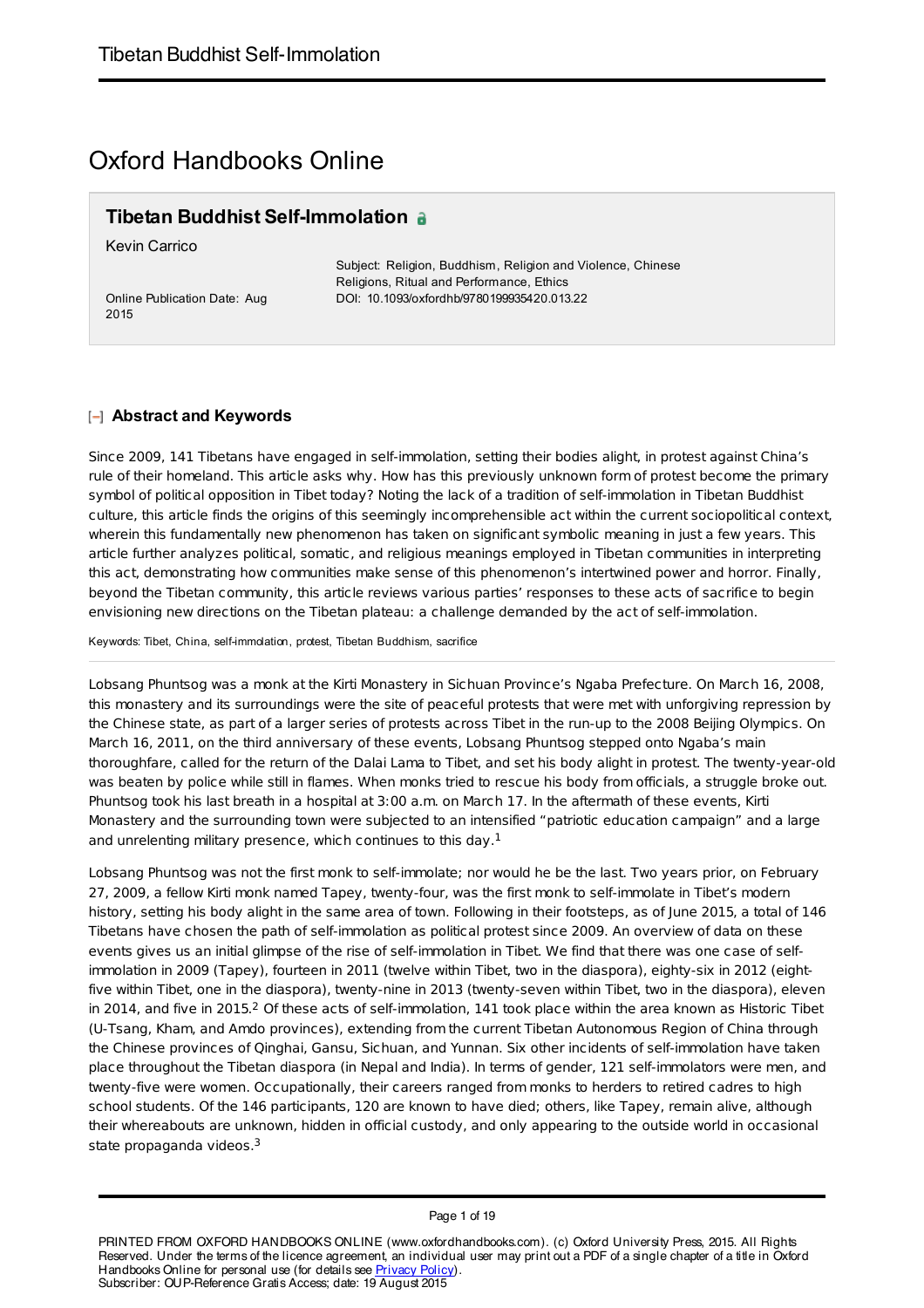Such basic facts are well established, despite a determined blockade by the Chinese authorities on information related to events in Tibet. $^4$  Researchers examining self-immolation can thus know who has engaged in this act, when and where they acted, and how they did so. Yet, one issue remaining unanswered by such data is the question of why. This is undoubtedly the most pressing question when faced with these acts of protest: Why have more than 100 people in Tibet in recent years swallowed or doused themselves in gasoline and set their bodies alight? In her discussion of the imagery of self-immolation in Tibet, Leigh Sangster revealingly notes the incongruous and enigmatic nature of these acts of protest. On the one hand, this dramatic act makes the protesting individual all too real and all too present to us, as we view images of this horrific act and cannot help but imagine the pain involved as fellow human beings. On the other hand, however, because these acts silence the voices of their enactors, they leave us unable to know the circumstances leading to such actions.<sup>5</sup> We are thus called by the dramatic impact of self-immolation to seek this most pressing, yet missing, piece of knowledge: why? This article reviews recent scholarly attempts to answer this question, looking first at the origins of the current wave of self-immolations, followed by analyses of their meanings within the current sociopolitical context in Tibet, and a final overview of the various responses to these acts of protest, which, in their unique horror, demand a response.

### **Seeking the Origins of Self-Immolation**

Seeking to understand the sources of these protests, religious or cultural explanations are naturally tempting. As Sienna Craig observes in her analysis of self-immolation in Tibet, when confronted with this shocking form of protest, "we search for moorings in familiar places, from which to navigate a course of uncertainty and pain."<sup>6</sup> Yet, despite the temptations of a religious or culturalist explanation for this initially most incomprehensible of acts, we find that there is in fact no substantive tradition of self-immolation in Tibetan Buddhism, and such a wave of protest was essentially unthinkable prior to 2009.<sup>7</sup> There are no religious rewards for these acts, and there has been lively debate in recent years in Tibetan communities about whether these acts even adhere to Buddhist principles, in light of the highly negative associations with the act of taking one's life. We must thus look at far more recent history to understand the rapid rise and spread of this protest movement.

As a number of scholars have observed, one can find no established tradition of self-immolation in Tibet.<sup>8</sup> Tsering Shakya notes that the practice of self-immolation is indeed not entirely unknown in Tibetan Buddhism, but that past occurrences have largely faded from memory and can be found only as obscure references in ancient texts.<sup>9</sup> The most prominent example of self-immolation in Tibetan religious culture is the story of the Bodhisattva Medicine King, who, in the Lotus Sutra, swallowed various perfumes and covered himself in fragrant oils before offering his body, the ultimate donation, in an act of self-immolation. $^{10}$  This tale, however, has not inspired a significant amount of imitation over the millennia. Katia Buffetrille, looking at the history of self-immolation in Tibet, cites three recorded incidents in the distant Tibetan past. The first, recorded in the ninth-century Bashe account of the introduction of Buddhism in Tibet, refers to a case of self-immolation resulting from a doctrinal dispute. $^{11}$  Two other cases cited by Tashi Tsering took place in the 11th and 17th centuries, respectively. The first is the case of Dolchung Korpon, a "local functionary" who self-immolated in front of the Jowo, a sacred statue in Lhasa's main temple. The second instance involves "Karma Chagme (1613–1678), a great master of the 17th century, who gave one of his left fingers as an offering lamp to the Jowo." $^{12}$  Although self-immolation is, then, not completely absent from Tibetan history, this dramatic act had existed as only a footnote therein, until 2009.

Other more recent occurrences around the world initially appear more relevant for examining self-immolation in Tibet, but the actual extent of their influence remains ambiguous. The self-immolations in Vietnam by Thic Quang Duc and other monks in the early 1960s, events that became iconic symbols of the Vietnam conflict, are closer to the current wave of self-immolation than any of the historical examples discussed in the previous paragraph, as is Mohamed Bouazizi's self-immolation in Tunisia in 2010 that sparked the Arab Spring. While noting the potential importance of these dramatic acts seen around the world as an example, it is important to note that no selfimmolator has made reference to these acts. As Robert Barnett has observed in his discussion of these potential influences, "news from abroad, even when conveyed by modern technology, is probably a secondary influence on people in most countries, and especially so in those where the state restricts the distribution of almost all foreign news."<sup>13</sup> Of arguably greater relevance, however, is the case of Thupten Ngodup, the first Tibetan living in exile to self-immolate, in 1998. On April 27, 1998, while participating in a hunger strike for Tibet in Delhi that the Indian police planned to break up, Thupten Ngodup doused himself in gasoline and set his body alight, shouting "Victory to Tibet!," "Independence for Tibet!," and "Long live His Holiness the Dalai Lama!" as he burned. Despite the

#### Page 2 of 19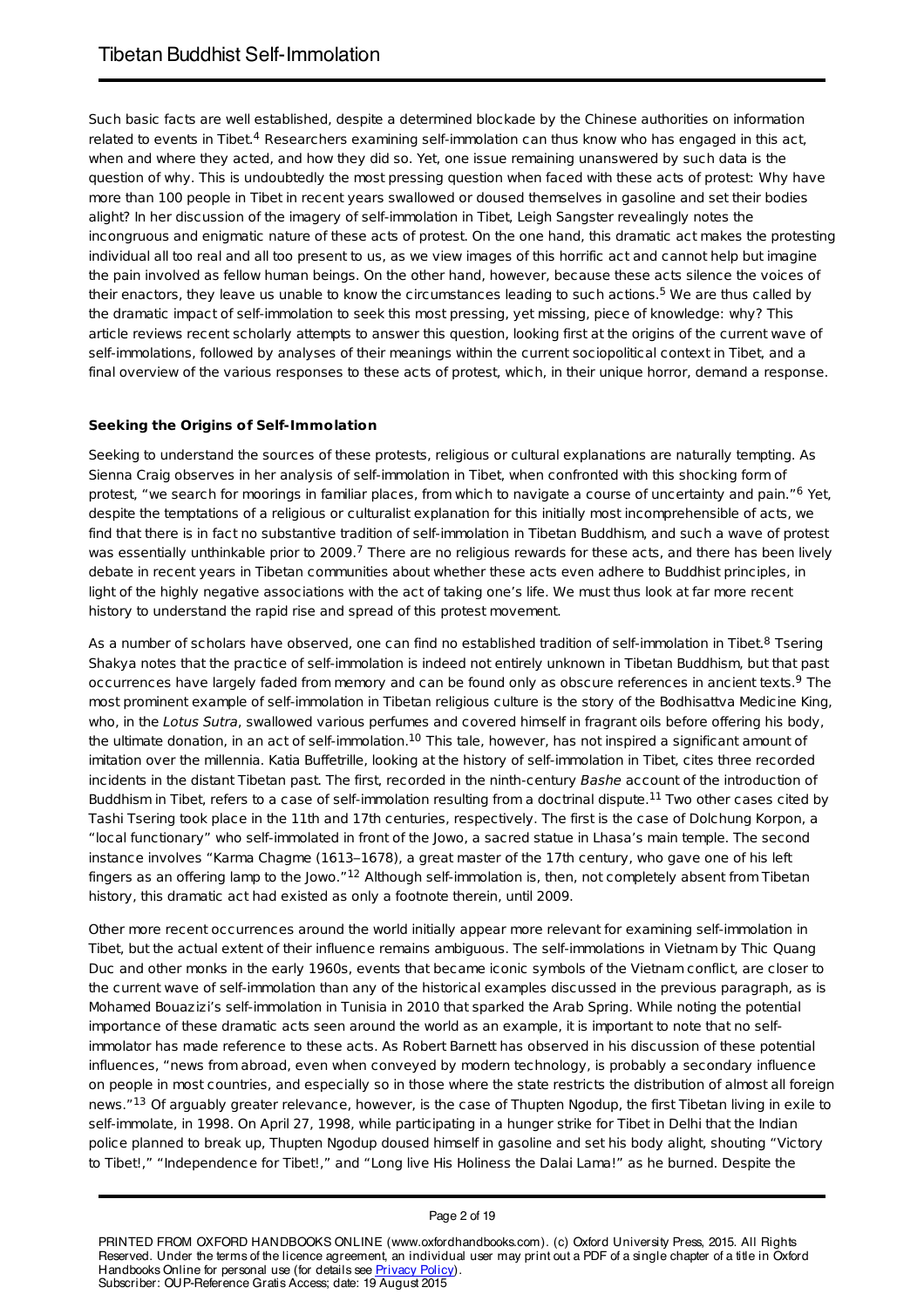dramatic nature of this act and the shockwaves that it sent through Tibetan society, we should also note that it was only eleven years later that anyone followed in Thupten Ngodup's steps, with the self-immolation of Tapey in Ngaba on February 27, 2009. The current wave of self-immolation that followed in the wake of Tapey and Lobsang Phuntsog's acts of protest thus cannot be causally traced to obscure historical references in Tibet, nor to more recent political-cultural events in Vietnam, the Middle East, or the Tibetan exile community. Self-immolation as currently practiced in Tibet is a fundamentally new phenomenon. 14

As there is no clear explanatory precedent for this wave of self-immolation in Tibetan history and culture, where should one look to begin to understand the rise of this unprecedented and extreme form of protest? Rather than seeking understanding through cultural traditions, many scholars have situated this wave of protest in the far more recent tradition of protest and uprisings in Tibet,<sup>15</sup> which have been a feature of Tibetan political life since the Chinese incursion of 1950. And as highlighted by the case of Lobsang Phuntsog cited at the start of this article, the events of 2008 and their aftermath are of particular relevance for understanding the subsequent emergence of self-immolation within this tradition of protest. In March 2008, Tibetans across cultural Tibet rose up in protest against Chinese rule. Monks at the Drepung and Sera Monasteries on the edge of Lhasa began protests peacefully on March 10, 2008. However, confronting unrelenting state violence, the situation in Lhasa had boiled out of control by March 14, transforming into riots. The protests thereafter quickly grew to be the largest and most sustained since the Dalai Lama's flight to India in 1959, spreading through Tibetan areas of present-day Sichuan, Qinghai, and Gansu Provinces just a few months prior to the widely anticipated 2008 Beijing Olympics.<sup>16</sup>

The social, cultural, political, and ethnic grievances that led to the protests of 2008 included: severe restrictions on religious practice and forced denunciations of the Dalai Lama in the monasteries and throughout society, attempting to reshape belief in Tibet. Severe restrictions were imposed upon Tibetans in the name of "harmony," "stability," "patriotism," attempting to reshape society and people's lifestyles. Effective bans were enacted on the study of the Tibetan language in favor of Mandarin Chinese as the primary language of instruction, reshaping the linguistic and educational environment. Nomads who had lived on the grassland for centuries were subjected to forced resettlement, reshaping longstanding cultures and lifestyles. The government arranged an influx of Han Chinese migrant workers into Tibet, radically reshaping the region's demographics. Added to all of this was widespread environmental degradation, drastically reshaping the region's ecosystem.<sup>17</sup> Although all of these policies have been rationalized by the Chinese state as "development" and disinterested or even benevolent "preferential treatment" of Tibetans, $^{18}$  this perspective completely overlooks the pervasive sense of concern and, indeed, insecurity about the preservation of Tibetan identity produced by these policies, which in turn produced the 2008 uprising.<sup>19</sup> And although some scholars have attempted to explain the 2008 unrest in Tibet as a reflection of the socioeconomic challenges and contradictions facing China as a whole on the path of modernization,<sup>20</sup> such "new leftist" miasma presents Tibet as just another Chinese province, drawing attention away from the longstanding ethnic-national tensions that are central to any substantive understanding of the "Tibet question."<sup>21</sup>

These ethnic-national tensions were on clear display in the relentless crushing of the 2008 protests and their aftermath. In contrast to the type of cellular, local resistance that the Chinese Communist Party usually faces in protests across China, the protests in Tibet in the spring of 2008 were far-reaching and based on a sense of "shared ethnicity and territory," $^{22}$  thus presenting a unique challenge. The official response was, accordingly, even more unforgiving than usual: the protests were crushed without mercy, leading to a highly contested number of deaths, ranging anywhere from eight (Chinese government sources) to 219 (exile government sources).<sup>23</sup> Charlene Makley observes that "the military crackdown on Tibetan protest institutionalized the CCP's state of exception in a state of siege targeting not a specific enemy but entire towns and districts,"<sup>24</sup> collectively punishing Tibetans as a whole. At the same time, mobilizing popular nationalist sentiment, China Central Television repeatedly broadcast carefully edited images from the protests of Tibetans burning shops and beating Han residents, thereby casting Tibetans as ungrateful, unreasonable, and violent "terrorists" who attacked an innocent populace without provocation or reason.<sup>25</sup> As a result, Han Chinese nationalism, already at a peak with the 2008 Olympics approaching, was directed inward, toward Tibetans, who were cast as an enemy. This resulted in a further deterioration in already-tense ethnic relations, the disconcerting effects of which continue to this day.

Official policy continued to follow this enemy-producing framework in the aftermath of the 2008 protests, as the authorities chose to further intensify the policies driving the grievances behind the protests.<sup>26</sup> An already tightly controlled region was quickly transformed into a militarized region, watched over by the omnipresent "People's Armed Police."<sup>27</sup> Increasing surveillance has been accompanied by the increased deployment of paramilitary

#### Page 3 of 19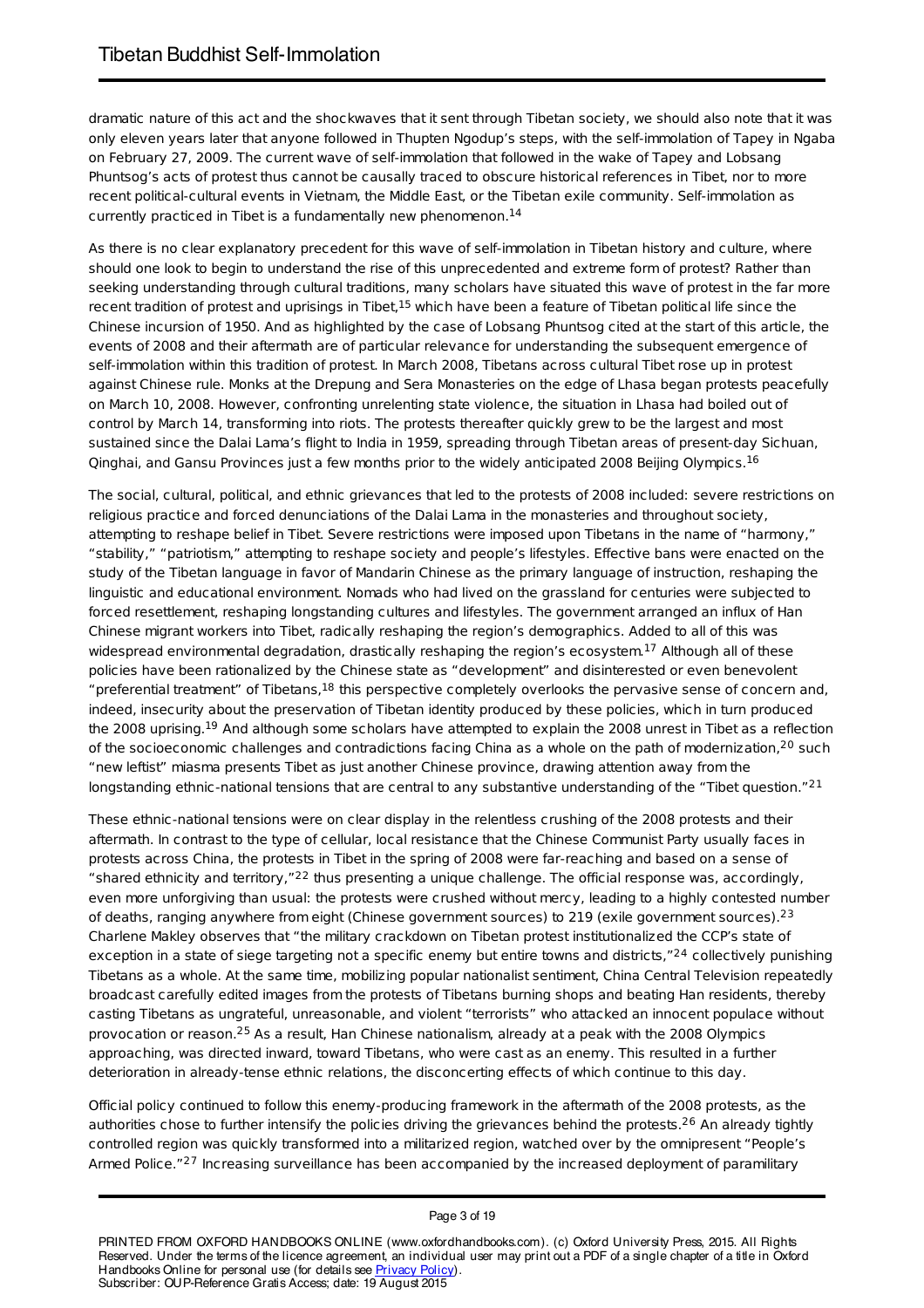police at any sign of unrest, with the authorities even going so far as ejecting monks from monasteries<sup>28</sup> or raiding monasteries to preempt potential unrest.<sup>29</sup> An intensified "patriotic education campaign" has attempted to exercise discursive control over Tibetan society, $^{30}$  calling for ever more denunciations of the "Dalai Lama clique," inculcating a "correct understanding" of Chinese rule as a benevolent gift, $^{31}$  and pressuring Tibetans to celebrate a new holiday, "Serf Emancipation Day," marking the Dalai Lama's flight from Tibet in 1959.<sup>32</sup> At the same time, the closure of all media access to Tibetan areas<sup>33</sup> has aimed to ensure that no unapproved stories make their way out of Tibet. Beyond Tibet proper, Tibetans in China have been subjected to marginalization, being forced to undergo additional security searches at transit points<sup>34</sup> and even finding it difficult to check into hotels or hail taxis.<sup>35</sup> Such a continual tightening of restrictions has indeed succeeded in making large-scale protests like those of 2008 impossible, while at the same time only further aggravating the very tensions that led to these protests in the first place. The Chinese state has thus remained unyielding in response to popular unrest, doing everything except addressing the sources of the problems on the ground in Tibet.<sup>36</sup>

Tibetans thus face a perplexing paradox: despite the description of Tibet as an autonomous region, its people are in reality exposed to an intense degree of control, far beyond that exercised in other "nonautonomous" regions of China. As Fabienne Jagou has stated, "being a Tibetan in China is far from easy and it has become even less so since 2008"<sup>37</sup> And, as a result, similarly paradoxically, Tibetans have many reasons to protest, but have been left without any effective way to do so: there is no civil option for organizing peaceful protest and dissent,<sup>38</sup> and no other effective routes for making one's voice heard.<sup>39</sup> Since 2008, Tibetans have continued their tradition of protest via a number of subtle, peaceful, and meaningful tactics, including "non-cooperation movements; boycotts; White Wednesdays (Lhakar) during which people eat Tibetan food but no meat, speak Tibetan, and wear Tibetan clothes; vegetarianism; abandon of monasteries by nuns and monks to escape from the new rules; demonstrations in support of the Tibetan language; [and] coded radical poetry."<sup>40</sup> There have also been cases of individual protest, consisting of shouting slogans and distributing leaflets. These protestors, however, have been quickly disappeared. 41

A paradoxical situation has thus emerged, in which there are abundant reasons to protest, but no effective means to do so. Within this context, self-immolation has emerged as a new form of political protest. Unlike large-scale protests of the type enacted in 2008, self-immolation's instantaneous nature makes it nearly impossible to prevent, despite the authorities' diligent attempts. And, unlike individual protests of the type enacted since 2008, its dramatic nature makes self-immolation as political protest an act that cannot be ignored. And, most importantly, self-immolations' demonstration of courage, represented by a willingness to undergo the most extreme pain for a collective cause, inspires and indeed presses others to take action. Self-immolation in Tibet today is thus less Tibetan Buddhist than simply Tibetan: a product of, and response to, the current unsustainable sociopolitical situation in Tibet.

# **Deciphering the Meanings of Self-immolation**

# **Self-immolation, beyond Assumptions of the Self and Despair**

Having established the post-2008 sociopolitical situation in Tibet as the source of self-immolation's emergence, another equally pressing question remains. Within this sociopolitical context, what exactly do these acts of protest mean? In any discussion of the motivations and meanings behind self-immolation, the irreplaceable voices of those who have chosen this path of protest are largely missing, precisely on account of their choice of this means of protest.<sup>42</sup> There is thus no easy answer to that most pressing of questions: Why?<sup>43</sup> Yet, the act itself presses us to rise to the challenge of "making sense of an action that is, at its heart, anything but senseless."<sup>44</sup>

In his discussion of the causes of and influences upon self-immolation in Tibet with regards to Chinese state policy, Robert Barnett observes that "the policy-response thesis always becomes morally fraught and contentious when it is offered to justify actions which have led to violence against others,"45 as in the case of suicide-bombing and other forms of terrorism. By contrast, self-immolation, as a means of acting dramatically yet primarily upon oneself, and not engaging in a violent manner against others, avoids precisely such a "moral and political quagmire."<sup>46</sup> Self-immolation is thus an extreme but, still, morally and politically powerful means to highlight opposition when no other peaceful means are available. At the same time, although self-immolation acts upon the self, as Tsering Shakya observes, the act itself cannot begin to be explained by individual motivations: <sup>47</sup> self-immolation is

Page 4 of 19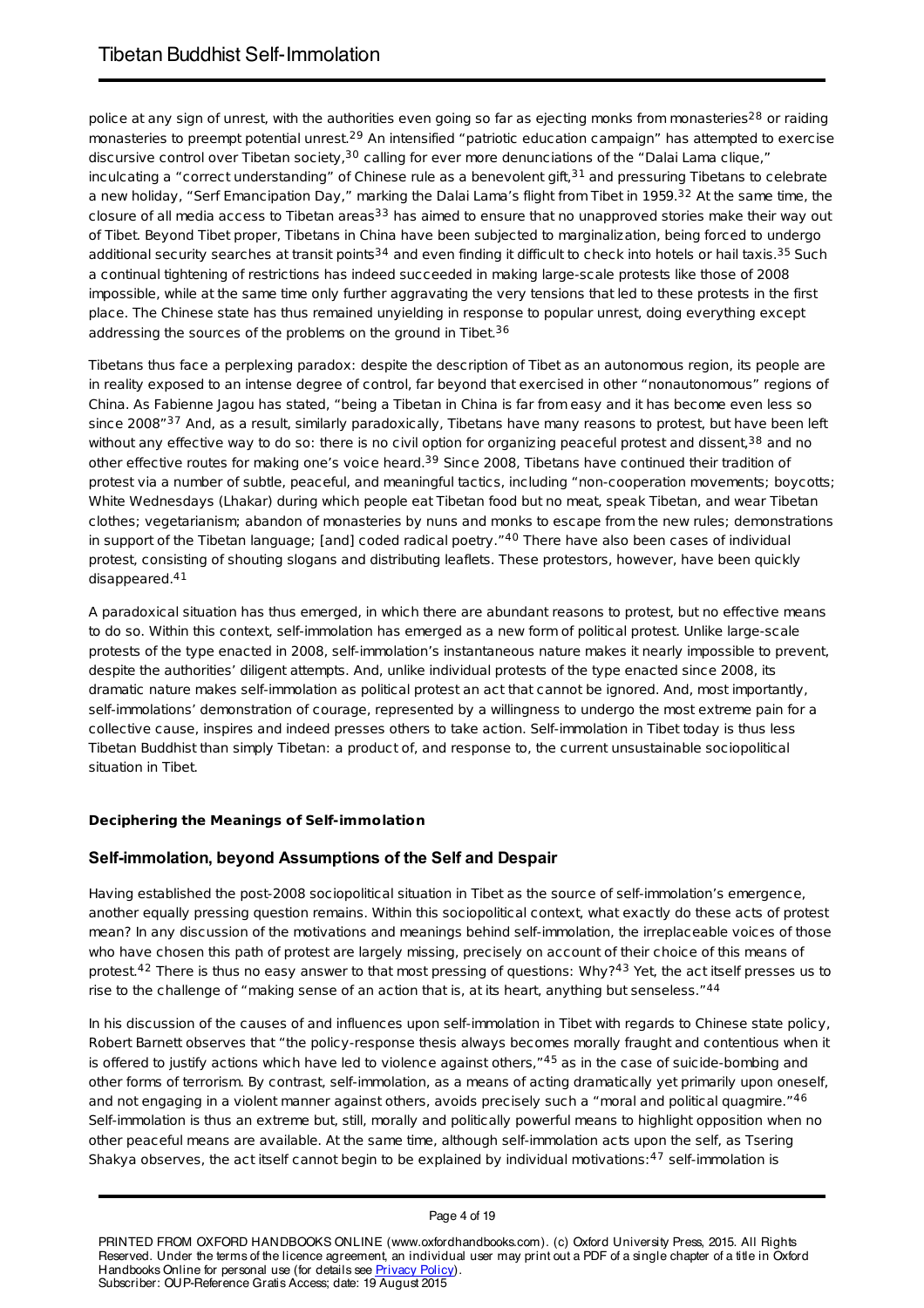inevitably a social act directed toward collective causes, beyond the self, which is destroyed in this act of protest.<sup>48</sup> This, as Tsering Woeser notes in her study of self-immolation in Tibet, is the irony of the terms "selfimmolation" in English and "zifen" (literally "self-burning") in Chinese: both give undue priority to the notion of the self, while the act of self-immolation itself is directed toward broader, collective, and even inherently selfless causes. 49

Tracing these causes, we revealingly find that the first two cases of self-immolation in Tibet were intimately tied to the events of 2008, as described earlier. Tapey, the first monk to self-immolate in 2009, chose this path following the cancellation of a commemorative prayer meeting for those who had been killed in the violence of 2008,<sup>50</sup> acting against this erasure of violence and death by making it visible again.<sup>51</sup> And Lobsang Phuntsog, the first monk to self-immolate in Tibet in 2011, sparking a wave of similar self-immolations in the following months, engaged in his act of protest on March 16, the third anniversary of the protests and crackdown around Kirti. Self-immolation is, thus, as Tsering Woeser argues, $^{52}$  a continuation of the protests of 2008, as well as a dramatic means of protesting the deteriorating social and political environment in Tibet since that pivotal year.

The selflessness of self-immolation, made for the sake of broader collective causes, further highlights the pitfalls of portraying self-immolation as a symbol of despair. On a personal level, the suicidal nature of immolation easily leads to an assumption of despair, seeing this act as an attempt to escape the present via suicide. Such an interpretation, although understandable in light of the grim topic at hand, overlooks the fact that a suicidal individual has many options for killing himself or herself, and would gain little, besides even further despair, from the extremely painful experience of self-immolation. This is clearly not an easy way out. How, then, could selfimmolation be seen as an escape from despair? In his early 2012 article "Beacons of resistance, not desperate acts," Christophe Besuchet deconstructs the reflexive portrayal of self-immolation as a sign of hopelessness, asserting that such simplistic analyses lack proper respect for the motives, determination, and aspirations of selfimmolators. Elevating the analysis of self-immolation from individual despair to collective concerns, Besuchet argues that these acts of profound heroism have been misrepresented as acts of individual escapism.<sup>53</sup> Rather than seeing self-immolators as personally losing hope and giving in, Besuchet argues that protestors have chosen to sacrifice themselves for the benefit of their fellow Tibetans and for the restoration of their nation's pride.<sup>54</sup> According to a study of the final statements of self-immolators,<sup>55</sup> these latter themes appear considerably more prominently than any stated sense of despair. Rather than reflecting individual hopelessness, then, self-immolation as a form of protest that acts upon the self yet whose origins and meanings extend far beyond the self is an act of political resistance that is meant to inspire courage and hope for a collective cause: an act of construction, beyond the surface image of destruction. 56

# **Visual and Bodily Impacts**

Self-immolation as an act of protest, based in concerns beyond the self, also clearly has repercussions far beyond the self, sparking the viral circulation of inerasable images: $^{57}$  anyone who witnesses such an act of protest, even through mediated images on the news or via YouTube, remains haunted by what he or she has seen. What about this form of protest endows it with such radical symbolic impact? Many scholars have noted the combined uncontrollability and disruptiveness of this act, bringing about a break in the patterns of everyday life: what we see in this moment reveals the resistance that has been symbolically stifled for years. As Katia Buffetrille observes in her discussion of self-immolation in Tibet, in a sociopolitical situation in which all freedoms have been lost, the ability to sacrifice one's life may be the last freedom that one has.<sup>58</sup> And, as noted by Elliott Sperling, selfimmolation is "a solitary, individual act of protest that can be undertaken in an instant with little chance for the authorities to prevent it, or to shut out the protestor's message."<sup>59</sup> Unlike conventional protests, whose participants can be arrested, suppressed, or disappeared, or a hunger strike, which can be forcibly halted by the authorities,<sup>60</sup> self-immolation as a means of protest is dramatic, fast, and effectively irreversible:<sup>61</sup> a very visible means of enacting protest when protest is otherwise impossible. Despite repeated attempts, the authorities have been unable to stop these protests, or even to capture or punish protestors,<sup>62</sup> causing state agents to engage in such logically perplexing acts as shooting and beating self-immolators while they are in flames,<sup>63</sup> as well as fighting with locals for possession of self-immolators' bodies.

Such initially perplexing official responses are revealing upon closer analysis. Many scholars observe a link between the body in the state of self-immolation and the current state of society<sup>64</sup> or the nation.<sup>65</sup> The bodily

#### PRINTED FROM OXFORD HANDBOOKS ONLINE (www.oxfordhandbooks.com). (c) Oxford University Press, 2015. All Rights Reserved. Under the terms of the licence agreement, an individual user may print out a PDF of a single chapter of a title in Oxford Handbooks Online for personal use (for details see **Privacy Policy**). Subscriber: OUP-Reference Gratis Access; date: 19 August 2015

#### Page 5 of 19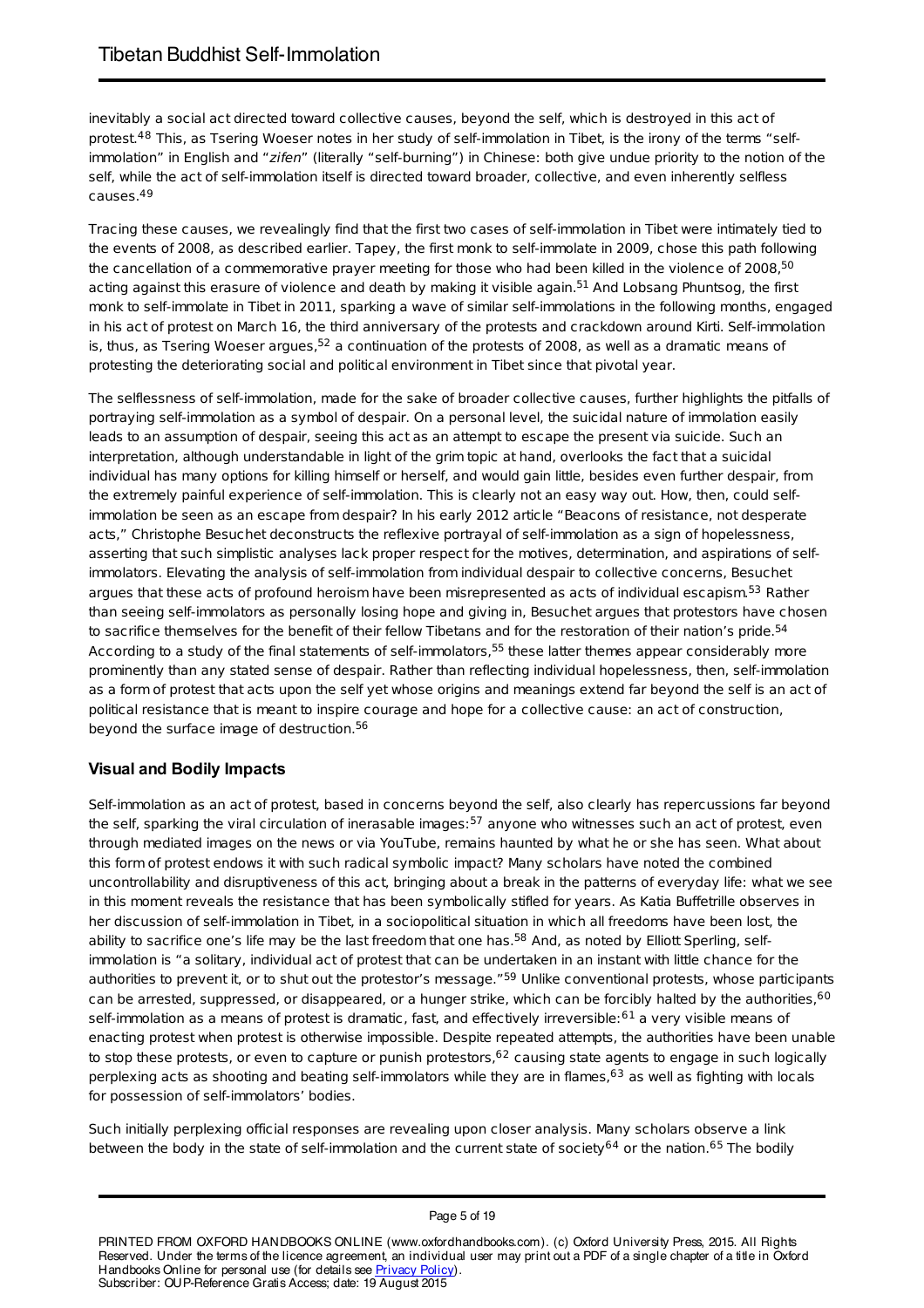representation of society engulfed in flames indeed subversively contests the Chinese state's repeated attempts to portray Tibet as a liberated land overflowing with joy, or the predictable representation of Tibetans as reliably overenthusiastic and most likely joyfully dancing members of the Chinese nation-state. Janet Gyatso has accordingly interpreted the act of viewing self-immolation as the forced witnessing of a delegitimizing spectacle.<sup>66</sup>

Returning to the question of despair versus resistance raised earlier, the impact, speed, and irreversibility of selfimmolation have deeper implications for the fundamental issues of sovereignty and control at the core of current tensions in Tibet. There is no easy way to capture a self-immolator and, thus, no opportunity for punishment, making self-immolation not only a dramatic but also a uniquely defiant form of protest.<sup>67</sup> By enacting pain and death unregulated and uncontrolled by the state, self-immolation exercises a form of power<sup>68</sup> that challenges the state's status as the sole arbiter of life and death.<sup>69</sup> This effectively strips the state of its agency and monopoly of power.<sup>70</sup> In the current political context, in which the authorities attempt to exercise absolute sovereignty over all matters, and succeed to a surprising degree (at least at a superficial level) by right of their sheer determination, self-immolation is then a bold and fiery reclamation of sovereignty over oneself.<sup>71</sup> Offering their bodies for the sake of collective identity and sovereignty, protestors finally exercise full and final mastery over their bodies and their selves for a cause far greater than themselves.<sup>72</sup> Biological life is thus, as Emily Yeh has argued, "taken in an assertion of political life,"<sup>73</sup> or, as Giovanni da Col has argued, the self is denied towards the establishment of "a political agent of national courage and martyrdom."<sup>74</sup> Self-immolation is then a radical means of reclaiming individual sovereignty in the struggle for political sovereignty, with implications for power relations far beyond the individual: hence the authorities' frenzied attempts to exercise control over self-immolation and self-immolators, symbolically reasserting their own lost power and sovereignty.

Beyond its symbolic declaration of sovereignty through self-imposed actions upon the body, self-immolation leaves its most pronounced and lasting impressions upon witnesses. Tibetans face massive risks to their livelihoods and, indeed, their lives, to break through the state-imposed information gauntlet<sup>75</sup> and share videos showing protestors standing, engulfed in flames, in open and fiery defiance. And, once these videos are successfully shared, in contrast to a simplistic narrative of desensitization, one finds that there is simply no way for the viewer to look away, no way to not recognize the burning horror reflected in this act, and no way to forget. Sienna Craig has interpreted this physical spectacle as the ultimate embodiment of a common humanity that is far too often unacknowledged: $^{76}$  as individuals also in possession of a body, we are able to intimately and terrifyingly relate to the suffering embodied in this act of protest, $^{77}$  a phenomenon that Michael Biggs labels "communicative suffering."78 Beyond the subversion of hegemonic state representations and the symbolic exercise of sovereignty over oneself, another crucial product of the act of self-immolation, then, is empathy.<sup>79</sup> Tenzin Mingyur Paldron accordingly interprets these acts of protest as fissures in the walls blocking understanding of Tibetan suffering and resistance.<sup>80</sup> Self-immolation, then, is not solely a means of taking action when all other means of protest have been blocked, but also a means of inspiring others to listen and take action through the forced witnessing of and empathy with a most symbolically vivid form of embodied suffering.

# **Religious Meanings and Sacrifice**

Although religion and culture, as analyzed earlier, are not the primary sources of this wave of protests, religious and cultural symbols nevertheless play a central role in the rhetoric and practice of self-immolation in Tibet. Religion's role in the practice of self-immolation is most readily apparent in the restrictions that the Buddhist tradition and the Dalai Lama's advocacy for a nonviolent approach place upon resistance. Thus, while there is no tradition of self-immolation in Tibetan Buddhism, there is a well-established tradition of nonviolence, which helps to explain why the resistance movement has pursued the extreme yet nonaggressive form of self-immolation over the all-too-familiar path of violence. As one commenter notes in Chung Tsering's survey of exile debates on selfimmolation, "we certainly have the courage and we could take the opportunity to hurt those who deny us freedom by stabbing them, but ours is only a small knife. But instead we have entered the path of not hurting others for the sake of our own freedom, and this is an extraordinary act."<sup>81</sup> Self-immolation, as an extreme form of protest that nevertheless refrains from harming others, thus bears the indelible imprint of Tibetan Buddhism's advocacy of nonviolence.

Further highlighting the role of religion in Tibetan society, and self-immolation therein, we must note that the first 17 self-immolators were either monks or nuns. It was only in February 2012, when three herdsmen set their bodies

#### Page 6 of 19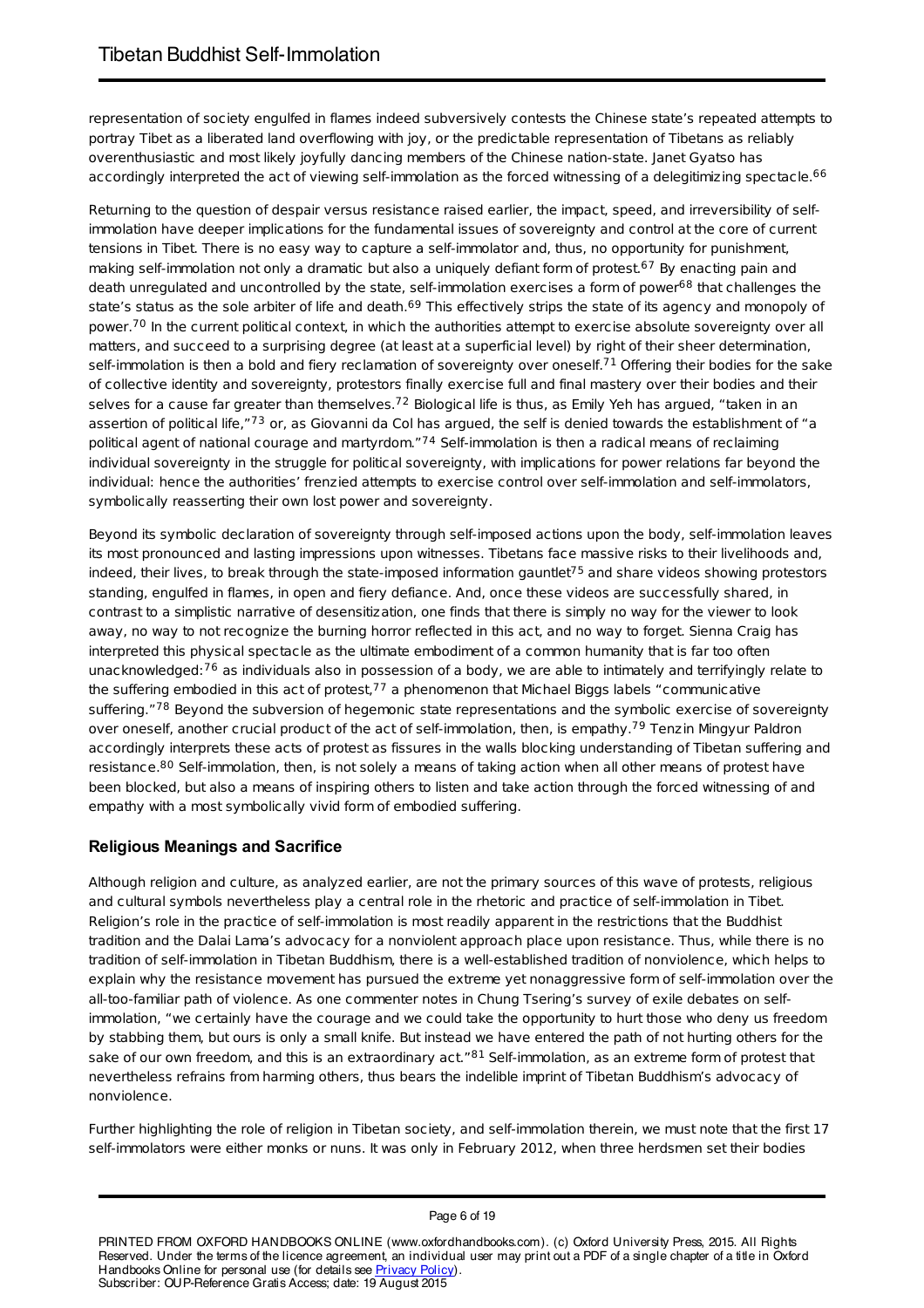alight in Seda County, that laypeople began to be involved in this series of protests. This chronology highlights the continuing leadership of the clergy in Tibetan society, reminiscent of its role in initiating the protests of March 2008. The state's response, both in 2008 and since the increase in self-immolations beginning in 2011, has been to attempt to exercise ever greater control over these institutions and the culture that they embody. $^{82}$  But, these actions have been to little avail, despite determined efforts, and will likely produce only further resistance.

An example of such efforts has been the Chinese state's attempt to characterize self-immolation as a violation of the tenets of Buddhism. Eager to discredit those who have sacrificed their lives in protest, official "Tibet scholar" Li Decheng has argued in the overseas edition of the People's Daily that self-immolation violates the core Buddhist code of ethics, self-assuredly declaring, "monks self-immolating, killing themselves in the most horrible of ways, not only violates the laws of nature and society, but furthermore violates the basic tenets of Buddhism."<sup>83</sup> These claims ironically and alarmingly turn the principle of nonviolence against self-immolation, which is precisely a means of protest produced according to the principle of nonviolence. Yet, such doubts have an audience: some Tibetans in the exile community have openly agreed with Li's assessment, casting doubts upon the morality of selfimmolation as protest.<sup>84</sup> Others, however, have argued that self-immolation is less a violent act or suicide than an offering:<sup>85</sup> a notion with deep religious and affirmative meaning.

This notion of an offering is revealingly reflected in the terminology through which Tibetans talk about selfimmolation. Nowhere is the novelty of self-immolation in Tibetan society more apparent than in the fact, noted by many scholars,<sup>86</sup> that Tibetans have had to invent new terms in recent years to describe self-immolation. Scholars and journalists writing about self-immolation are thus not the only ones at a loss for words to describe this phenomenon: Tibetans in Tibet and beyond are similarly grasping for words to describe these unprecedented developments. Some of the new terms for this act of protest include: to burn oneself (rang sreg), to burn one's body (rang lus mer sreg), to offer one's body to fire (sku lus zhugs mer 'bul), offering fire to the body (rang lus me mchod), to burn [one's body] as an offering lamp ([rang lus] mar mer sbar), to offer one's body to the fire (rang lus zhugs 'bul),<sup>87</sup> to light one's body as a lamp offering (rang lus mchod mer bsgron pa), and making a fire-offering with one's body (*rang lus me mchod*).<sup>88</sup> According to Tibetan author Tsering Woeser, the most popular stand-in for the censored term "self-immolation" among Tibetans online in China is "to make a lamp offering."89 The vocabulary that has coalesced around this act, then, is one of offering, and thus of religious significance: the light of the flames in self-immolation are reflections of the light emanating from offering lamps, which represents the illumination of knowledge.

Lama Sopa, the best-known religious figure to have self-immolated thus far in Tibet, highlighted these notions of offering and sacrifice in the widely distributed audio recording of his final statement, recorded in early 2012. He stated: "I am giving away my body as an offering of light to chase away the darkness, to free all beings from suffering…. [M]y offering of light is for all living beings, even as insignificant as lice and nits, to dispel their pain and to guide them to the state of enlightenment." $^{90}$  Demonstrating these ideals and relating them to religious foundations, Lama Sopa referred in his statement to the evocative story of the Buddha and the tigress. Coming across a hungry tiger mother and her cubs in the forest, the Buddha sees the animals looking toward one another as their sole potential source of sustenance in a moment of hunger. Recognizing the horror that could emerge from this tragic situation, the Buddha intervenes by offering his own body to them.<sup>91</sup> Lama Sopa employs this story to explain his own self-immolation, saying: "I am sacrificing my body with the firm conviction and a pure heart just as the Buddha bravely gave his body to a hungry tigress."<sup>92</sup> This reference implicitly points to the destructive cycle currently operating in Tibet and the corresponding hope to transcend this cycle<sup>93</sup> through dramatic and selfless sacrifice of the self.

Thus, although self-immolation is not a Tibetan Buddhist tradition, it has become intertwined with and expressed through Tibetan Buddhist beliefs in recent years. Self-immolation as protest is a product of the restrictions upon violence, was first enacted primarily by monks and nuns, and is widely referred to as an offering for a greater cause. Thus, rather than violating Tibetan Buddhism, as some critics would claim, self-immolation works within the framework of nonviolence, drawing upon religious and cultural symbols to render an extreme form of protest comprehensible. Yet, to whom are these offerings made? And how have they responded?

#### **Responses**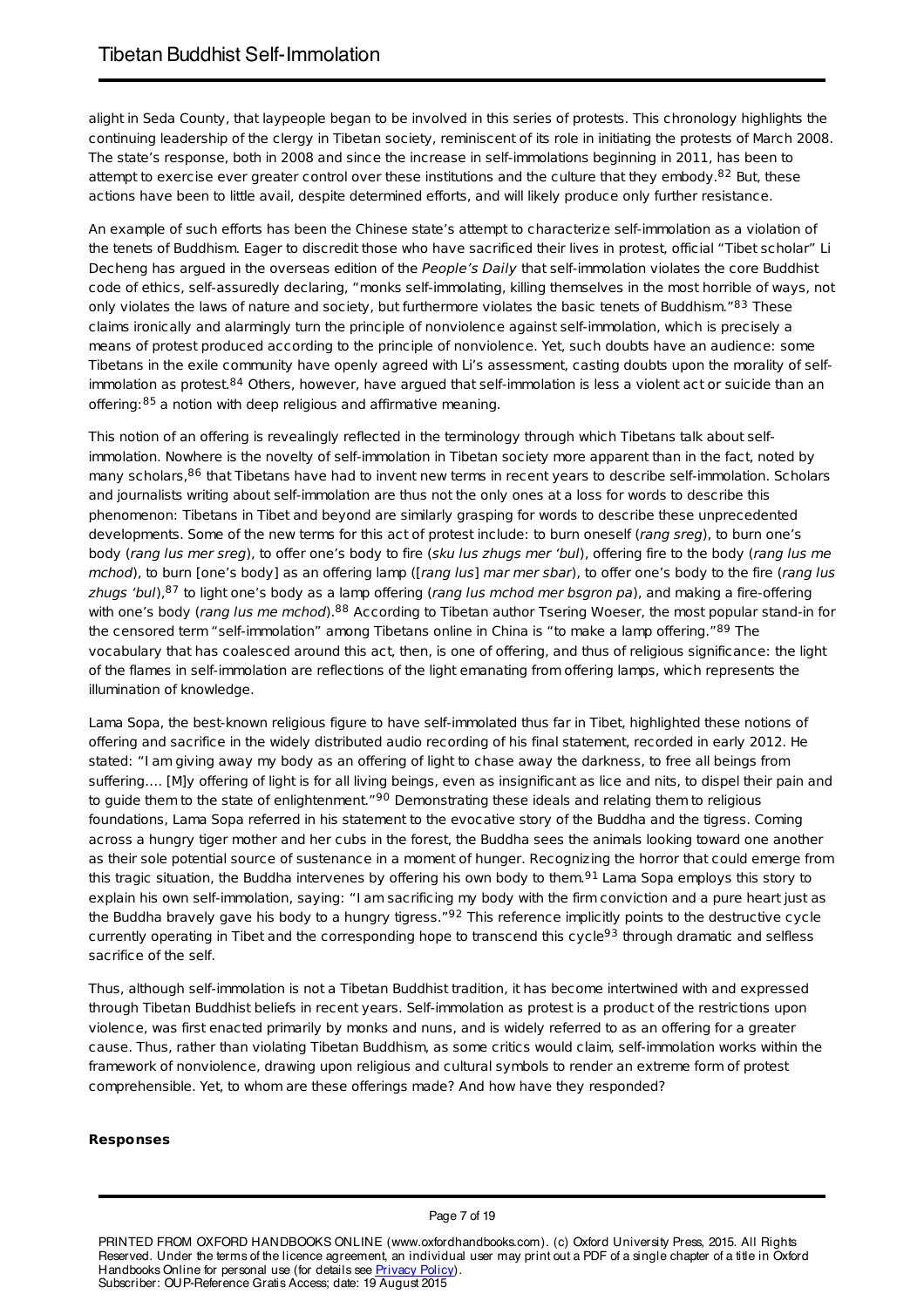As James Benn observes in his study of the history of self-immolation in China, this act is not a means of departing the world, but rather a means of being actively involved in the world.<sup>94</sup> Self-immolation in Tibet, as an act upon oneself with implications and active involvement far beyond oneself, is directed toward a number of potential audiences, challenging each to find a response. This closing section examines the response of four key audiences to the recent wave of self-immolation in Tibet: the Chinese state, Chinese society, the Tibetan government-in-exile, and the Tibetan people.

# **The Chinese State and Society**

Ronald D. Schwartz noted in his discussion of protest in Tibet two decades before the appearance of selfimmolation that "the Chinese government cannot be the audience for Tibetan protest because the Chinese political system denies its opponents any possibility for debate."<sup>95</sup> One cannot engage in a dialogue with a state trapped in a perpetually self-referential monologue divorced from realities on the ground. Although a local Tibetan audience is thus essential for understanding self-immolation as political protest and as communication, the Chinese state's responses to these protests remain significant for understanding current state policy in Tibet and potential future directions. In this regard, the Chinese state's response in official statements and media has been revealingly inconsistent, highlighting the difficulty of formulating a response to this most radical form of political protest. Since self-immolations began occurring increasingly often from 2011 through 2012, the state media has been largely mute on these protests, an approach that stands in stark contrast to the gratuitous representation of the protests of 2008 as irrational and cruel Tibetan violence.<sup>96</sup> When this silence has been broken on occasion, the narrative presented has been largely uncertain, while nevertheless attempting to present the usual air of dogmatic certainty that is characteristic of the state media.

Initial attempts engaged in the predictable political ritual<sup>97</sup> of blaming the "Dalai clique" for provoking and encouraging self-immolation, without providing any clear evidence to support such claims. At the same time, various media reports and commentaries cast self-immolators as individuals who were somehow mentally disturbed or otherwise unable to function properly in society. The official media claimed that some had engaged in selfimmolation on account of arguments with their loved ones, sex addiction, gambling addiction, extreme debt, and generally antisocial criminal behavior.<sup>98</sup> The origins of self-immolation either had to be found in Dharmasala or in the disturbed minds of individual protestors, so as to ensure that they could not be found anywhere in between: in the political and social realities of Tibet from which they had in fact emerged. Later attempts at explaining these events include denouncing self-immolation as a violation of Buddhism,<sup>99</sup> portraying the origins of the protests solely in terms of current economic issues without implications for cultural or ethnic politics, or most provocatively labeling the act of self-immolation as a form of terrorism. 100

Such portrayals have important implications for the Chinese public's understanding of self-immolation and the current situation in Tibet. As Elliott Sperling notes in his study of popular Chinese discussions of self-immolation in Tibet, "the vast majority of people in the People's Republic of China do not think about Tibet very much, if at all."<sup>101</sup> However, when Chinese citizens do think about Tibet, state media representations are central to their understandings of the matters at hand. The result is often a disconcerting abstraction of human issues and a dogmatic simplification of a complex situation. Some intellectuals and critics of the Chinese state have broken through this monotony on new and uncensored forums for the exchange of ideas like Twitter. Yet, even in these cases, critics have presumed that the primary audience for these acts of protest is solely the Chinese state, and have thus misunderstood and tended to far too easily dismiss the protests as fundamentally naïve and inevitably failed attempts to seek mercy from a merciless government.

The state's unforgiving approach has indeed been on clear display in Tibet in recent years, as the government has responded to the growth of these protests with an unyielding intensification of precisely the types of security, surveillance, and restrictions that have produced Tibetan grievances over the decades. $^{102}$  Tsering Kyi, a journalist and former Miss Tibet, has detailed the challenges facing the families of self-immolators through a recounting of the events following the self-immolation of her nephew Tsering Tashi in early 2013: the family's home was surrounded by police, who turned away all visitors, including monks who came to pay their respects. Despite the family's need to mourn, the authorities ordered a quick funeral.<sup>103</sup> And beyond families, entire villages have been punished, with development projects delayed or cancelled for villages that are home to self-immolators.<sup>104</sup> Emily Yeh notes the expansion of security checkpoints, the recall of Tibetan residents' passports, and the decision to make carrying

#### Page 8 of 19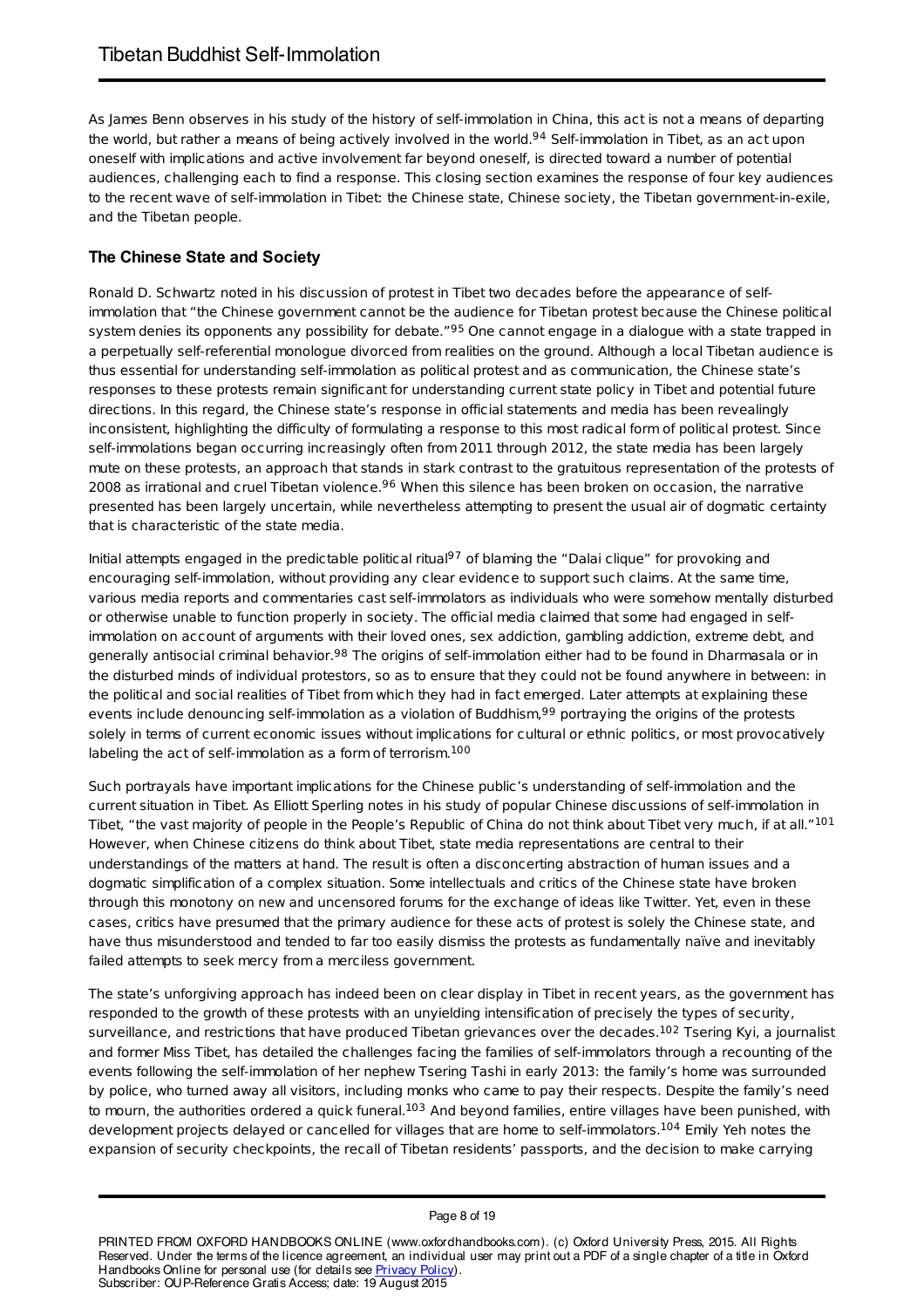gasoline illegal, all indicating the continual expansion of the assumption of collective guilt over the people of Tibet.<sup>105</sup> And, while the Chinese state repeatedly presents any criticism of its Tibet policy as a product of ignorance about realities on the ground, the authorities have blocked researchers and media from entering Tibetan areas for years. Such policies do not bode well for the future.

# **The Tibetan Government-in-Exile and Tibetan Society**

Similar to the uncertain situation in which the Chinese government has found itself in the wake of this series of selfimmolations, the Tibetan government-in-exile has found itself in an equally uncertain position, albeit from a very different perspective. As highlighted by the editorial board of the Tibetan Political Review in their article "The Delicate Balancing Act of the Exile Tibetan Government," the Dharmasala government-in-exile has struggled to find an effective way to respond to these acts of protest,<sup>106</sup> striking a balance between honoring protestors and discouraging further self-immolations. Faced with the usual accusations from the Chinese government that the Dalai Lama and his "clique" are behind the protests, the exile Tibetan government has been careful to avoid any comments that could be interpreted or indeed misrepresented as encouraging self-immolation. Yet, at the same time, as the elected representatives of the Tibetan community, the exile government "has acknowledged the heroic courage and sacrifices of the self-immolators in speaking to Tibetans in Tibet and in exile, as well as the international community."<sup>107</sup> In honoring these protests and protestors, the exile government has also attempted to focus the discussion upon the issues on the ground in Tibet that are producing such extreme resistance, and away from the ritually invoked state-sponsored scapegoats.

The most significant audience for this act of protest, however, is neither the Chinese state, Chinese society, nor the Tibetan government-in-exile, but, rather, Tibetans themselves. A number of scholars<sup>108</sup> have observed that the final statements and actions of self-immolators are directed primarily toward fellow Tibetans. Final statements have called for protection from suffering; the realization of unity and freedom; 109 promotion of the Tibetan language, national identity and solidarity; Tibetan independence; courage; and, most importantly, simply "taking action."<sup>110</sup> Within an increasingly stifling post-2008 sociopolitical environment, in which the authorities are dedicated to suppressing even the slightest sign of dissent or even discontent, self-immolation is a powerful reminder of the resistance that still survives beneath the carefully constructed surface appearance of stability. Even more importantly, however, self-immolation is a symbol of the ability to take action for the causes highlighted in these final statements, so as to make that resistance seen and heard even within this environment. As both Wang Lixiong $^{111}$  and Elliott Sperling $^{112}$  have noted, these protests as embodiments of courage and resistance have provided Tibetans in China and beyond with an unprecedented sense of unity, courage, and inspiration to take action. In this sense, these offerings in flames, despite their horror and despite the many resulting misunderstandings, have an intrinsic value and meaning within the current sociopolitical context in Tibet from which they have emerged and which they seek to change.

### **Conclusion: Thinking through the Unthinkable**

Like the various audiences described in the previous section, I have attempted to respond to these acts of sacrifice as well as one can in a brief review essay, providing a general overview of scholars' contributions thus far to the study of self-immolation in Tibet, so as to begin to grasp what is driving these acts of protest and where they might be taking Tibet. Seeking the origins of self-immolation as political protest, I have found these origins in the increasingly repressive post-2008 sociopolitical environment in Tibet. Within this context, self-immolation is one of the few means available for protestors to continue to make their voices heard. Rather than a statement of despair, then, self-immolation can be seen unexpectedly as a symbol of hope, and as an act upon oneself that has implications far beyond the self. This most dramatic and unstoppable form of protest recaptures power and sovereignty from the increasingly controlling authorities, while its imagery circulates rapidly around the world, communicating to others the Tibetan people's suffering as well as their resistance in a way that viscerally demands a response from viewers. I have also discussed the responses of audiences both in Tibet and beyond, highlighting the centrality of fellow Tibetans as viewers of these delegitimizing and thus empowering spectacles. While surveying general trends in self-immolation and in the scholarly response to this phenomenon, I do not, however, purport to have provided any final conclusions on self-immolation in Tibet: this act is such that any attempt at analysis and explanation inevitably fails to live up to the event. In his Psychoanalysis of Fire, Gaston Bachelard argues that contemplation and the pursuit of wisdom itself originate from the human relationship to fire, as can be

#### Page 9 of 19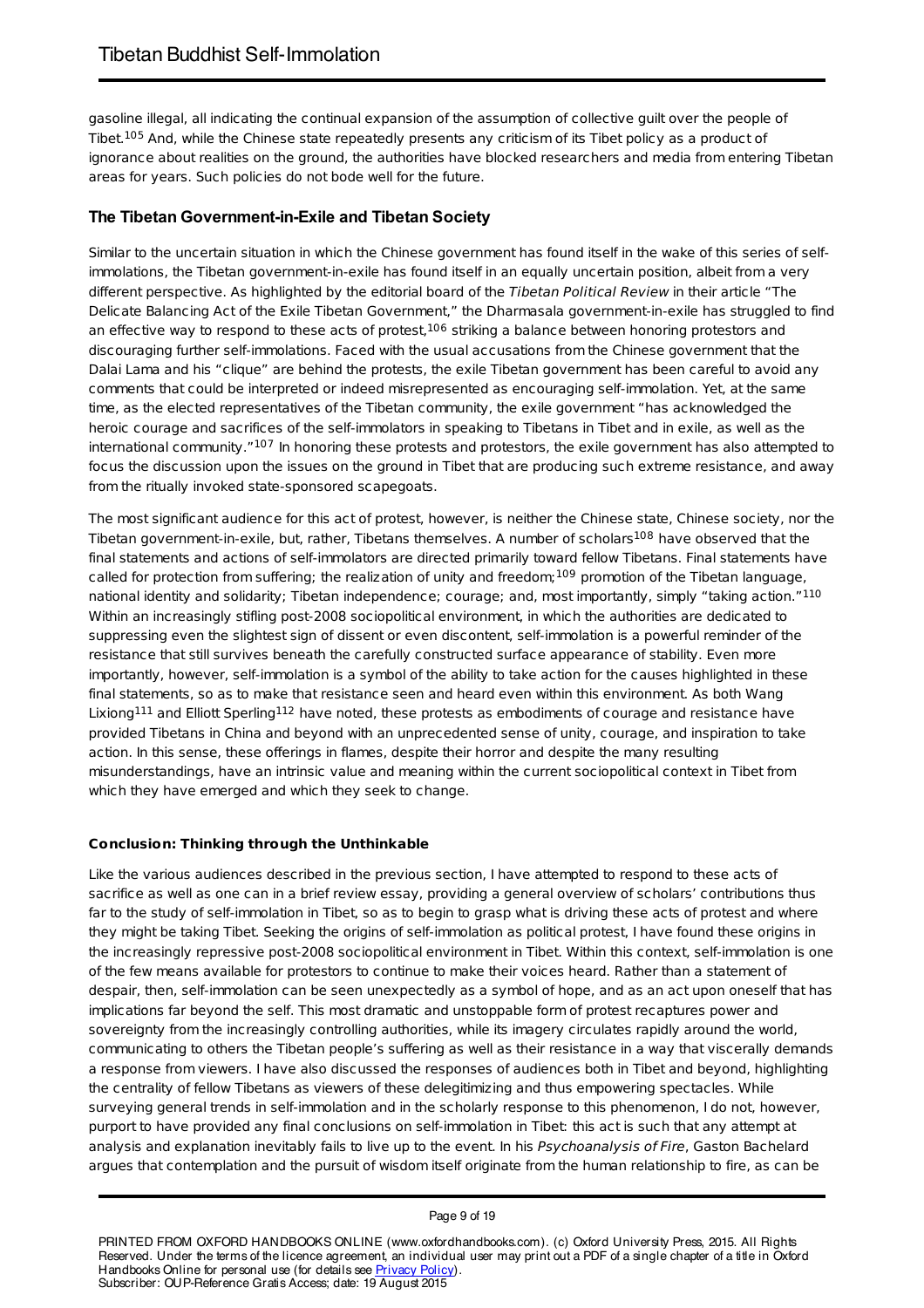seen in the hypnotic and contemplative gaze directed toward the comparatively mundane embers of a fireplace.<sup>113</sup> Seen in this light, the flames that have ignited across Tibet have provoked and will continue to provoke contemplation from scholars and other concerned individuals around the world, as they should.

Yet, even more pressing than the immediate question of why is yet another question: Where to go from here? On the topic of Tibet and Chinese rule therein, disagreements are manifold and heated. Yet, whatever one's stance may be, and however opposed our opinions may be, we can all agree as human beings that when people are setting themselves on fire, change is necessary. In her revealing discussion of self-immolation as a form of both protest and offering, Gillian Tan asserts that these acts "present to us the challenge of imagining alternatives to the present trajectory of life on the Tibetan plateau."<sup>114</sup> The analyses of the social and political situation provided earlier suggest that any substantive attempt to bring an end to self-immolation must begin by bringing an end to the precipitating factors producing this response. Toward this goal, self-immolation importantly takes the debate about Tibet away from such abstracted notions as historical sovereignty or suzerainty, economic development, stability, or the so-called "Dalai Clique" around which discussions of Tibet usually revolve, and brings our thoughts back inescapably to the concrete image of real human beings wrapped in flames. These flames, which have illuminated the current situation in Tibet and inspired courage and unity in Tibetan communities, must also inspire further contemplation, discussion, and indeed action from all of us who believe that there can be other, more viable options for the Tibetan people's future.

# **References**

Bachelard, Gaston. The Psychoanalysis of Fire. Boston: Beacon Press, 1987.

Barnett, Robert. "The Tibet Protests of Spring, 2008: Conflict between the Nation and the State." China Perspectives 3 (2009): 6–23.

Barnett, Robert. "Political Self-Immolation in Tibet: Causes and Influences." Revue d'Etudes Tibétaines 25 (December 2012): 41–64.

Benn, James A. Burning for the Buddha: Self-immolation in Chinese Buddhism. Honolulu: University of Hawai'i Press, 2007.

Berounský, Daniel. "Kīrti monastery of Ngawa: Its history and recent situation." Revue d'Etudes Tibétaines 25 (December 2012): 65–80.

Besuchet, Christophe. "Beacons of Resistance, Not Desperate Acts." Rangzen April 28, 2012. **http://www.rangzen.net/2012/01/28/beacons-of-resistance-not-desperate-acts/**. Accessed June 4, 2014.

Biggs, Michael. "Dying without Killing: Self-Immolations, 1963–2002." In, Diego Gambetta ed. Making Sense of Suicide Missions. Oxford: Oxford University Press, 2005: 173–208.

Buffetrille, Katia. "Self-Immolation in Tibet: Some Reflections on an Unfolding History." Revue d'Etudes Tibétaines 25 (December 2012): 1–17.

Buffetrille, Katia and Francoise Robin. "Preface." Revue d'Etudes Tibétaines 25 (December 2012): v-x.

Carrico, Kevin. "Chinese State Media Representations." Self-Immolation as Protest in Tibet, Cultural Anthropology Online—Hot Spots, April 8, 2012. **http://culanth.org/fieldsights/109-chinese-state-mediarepresentations** Accessed May 20, 2014.

Chung Tsering. "Online Articles on Self-Immolation by Tibetans in Exile—A Brief Survey." Revue d'Etudes Tibétaines 25 (December 2012): 99–104.

Congressional Executive Commission on China. Special Topic Paper on Tibet, 2008–2009, October 22, 2009, **http://www.cecc.gov/publications/issue-papers/cecc-special-topic-paper-tibet-2008-2009**. Accessed January 11, 2015.

Page 10 of 19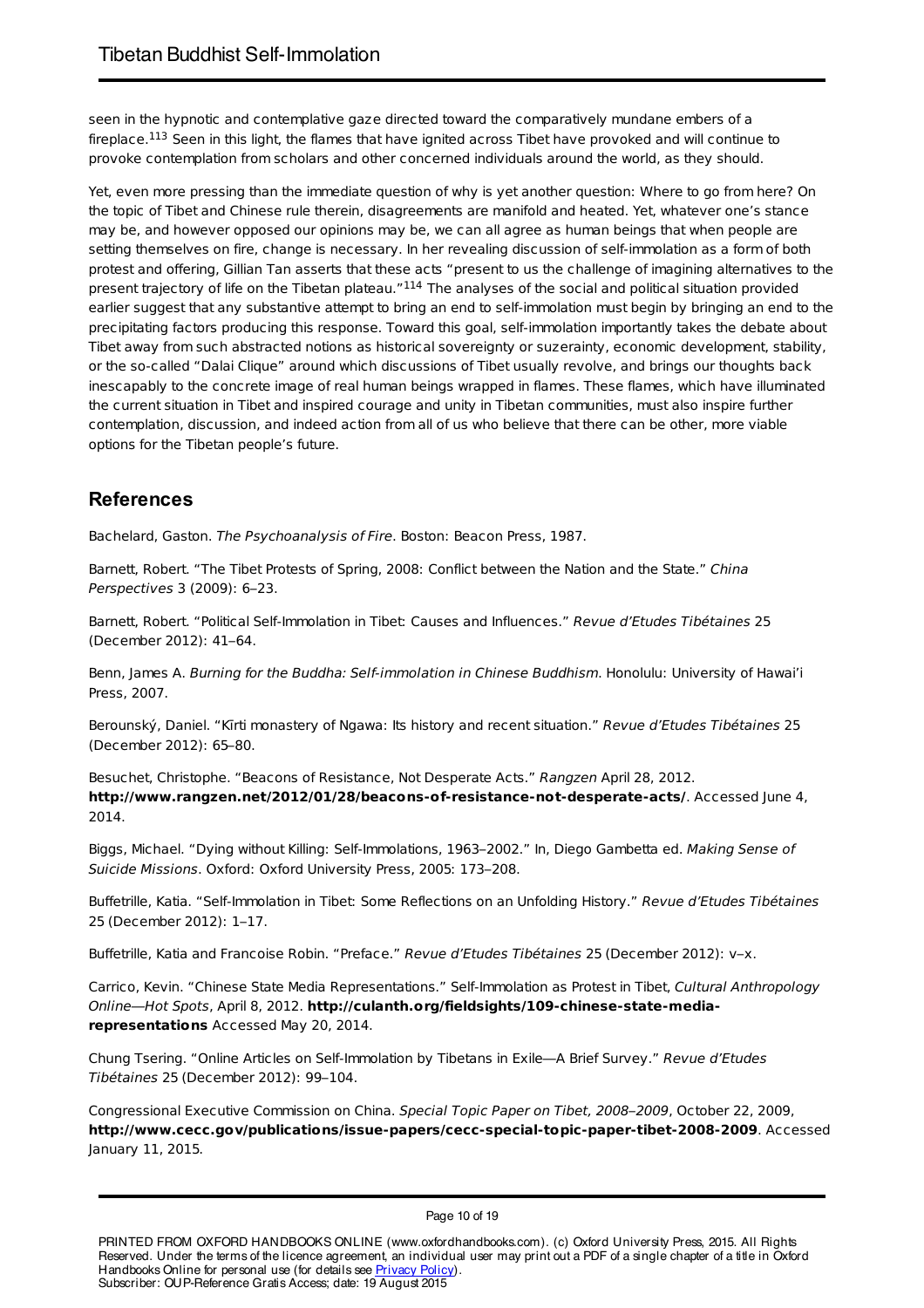Craig, Sienna. "Social Suffering and Embodied Political Crisis." Self-Immolation as Protest in Tibet, Cultural Anthropology Online—Hot Spots, April 8, 2012. **http://culanth.org/fieldsights/97-social-suffering-andembodied-political-crisis** Accessed May 20, 2014.

da Col, Giovanni. "Five Armchair Reflections on Tibetan Personhood." Self-Immolation as Protest in Tibet, Cultural Anthropology Online—Hot Spots, April 8, 2012. **http://culanth.org/fieldsights/99-five-armchair-reflectionson-tibetan-personhood** Accessed May 20, 2014.

Dechen Pemba. "Mourning Online." Self-Immolation as Protest in Tibet, Cultural Anthropology Online—Hot Spots, April 8, 2012. **http://culanth.org/fieldsights/110-mourning-online** Accessed May 20, 2014.

Fischer, Andrew. "The Geopolitics of Politico-Religious Protest in Eastern Tibet." Self-Immolation as Protest in Tibet, Cultural Anthropology Online—Hot Spots, April 8, 2012. **http://culanth.org/fieldsights/100-the-geopoliticsof-politico-religious-protest-in-eastern-tibet** Accessed May 20, 2014.

Gyatso, Janet. "Discipline and Resistance on the Tibetan Plateau." Self-Immolation as Protest in Tibet, Cultural Anthropology Online—Hot Spots, April 8, 2012. **http://culanth.org/fieldsights/96-discipline-andresistance-on-the-tibetan-plateau** Accessed May 20, 2014.

Jagou, Fabienne. "Chinese Policy Towards Tibet versus Tibetan Expectations for Tibet: A Divergence Marked by Self-Immolations." Revue d'Etudes Tibétaines 25 (December 2012): 81–87.

Jamyang Norbu. "Remembering Thupten Ngodup." Shadow Tibet: Jamyang Norbu's Blog, May 12, 2008, **http://www.jamyangnorbu.com/blog/2008/05/12/remembering-thupten-ngodup/**

Klima, Alan. The Funeral Casino: Meditation, Massacre, and Exchange with the Dead in Thailand. Princeton, NJ: Princeton University Press, 2002.

Lecomte-Tilouine, Marie. "Self-Immolation by fire versus legitimate violence in the Hindu context." Revue d'Etudes Tibétaines 25 (December 2012): 181–189.

Li Decheng. "Cong fojiao genben jielu kan zengren zifen shijian [Considering monks' self-immolations through the basic tenets of Buddhism]." People's Daily (Overseas edition), November 30, 2011. Available online at: **http://cpc.people.com.cn/BIG5/64093/82429/83083/16445605.html**. Accessed July 1, 2014.

Litzinger, Ralph. "Tibet Talk-On Life, Death, and the State." Self-Immolation as Protest in Tibet, Cultural Anthropology Online—Hot Spots, April 8, 2012. **http://culanth.org/fieldsights/104-tibet-talk-on-life-deathand-the-state** Accessed May 20, 2014.

Losang Gyatso. "The Information Gauntlet." Self-Immolation as Protest in Tibet, Cultural Anthropology Online—Hot Spots, April 8, 2012. **http://culanth.org/fieldsights/107-the-information-gauntlet** Accessed May 20, 2014.

Makley, Charlene. "The Political Lives of Dead Bodies." Self-Immolation as Protest in Tibet, Cultural Anthropology Online—Hot Spots, April 8, 2012. **http://culanth.org/fieldsights/95-the-political-lives-of-dead-bodies** Accessed May 20, 2014.

McGranahan, Carole. Arrested Histories: Tibet, the CIA, and Memories of a Forgotten War. Durham, NJ: Duke University Press, 2010.

McGranahan, Carole. "Teaching Tibet in a Time of Precarious Emotion." Self-Immolation as Protest in Tibet, Cultural Anthropology Online—Hot Spots, April 8, 2012. **http://culanth.org/fieldsights/116-teaching-tibet-in-atime-of-precarious-emotion** Accessed May 20, 2014.

McGranahan, Carole and Litzinger, Ralph. "Introduction—Self-Immolation as Protest in Tibet." Self-Immolation as Protest in Tibet, Cultural Anthropology Online—Hot Spots, April 8, 2012. **http://culanth.org/fieldsights/93-selfimmolation-as-protest-in-tibet** Accessed May 20, 2014.

Nima R.T. Binara, Tenzin Dickyi, Tenzin Wangyal and Wangchuk Shakabpa. "The Balancing Act of the Exile Tibetan Government." Self-Immolation as Protest in Tibet, Cultural Anthropology Online—Hot Spots, April 8, 2012.

#### Page 11 of 19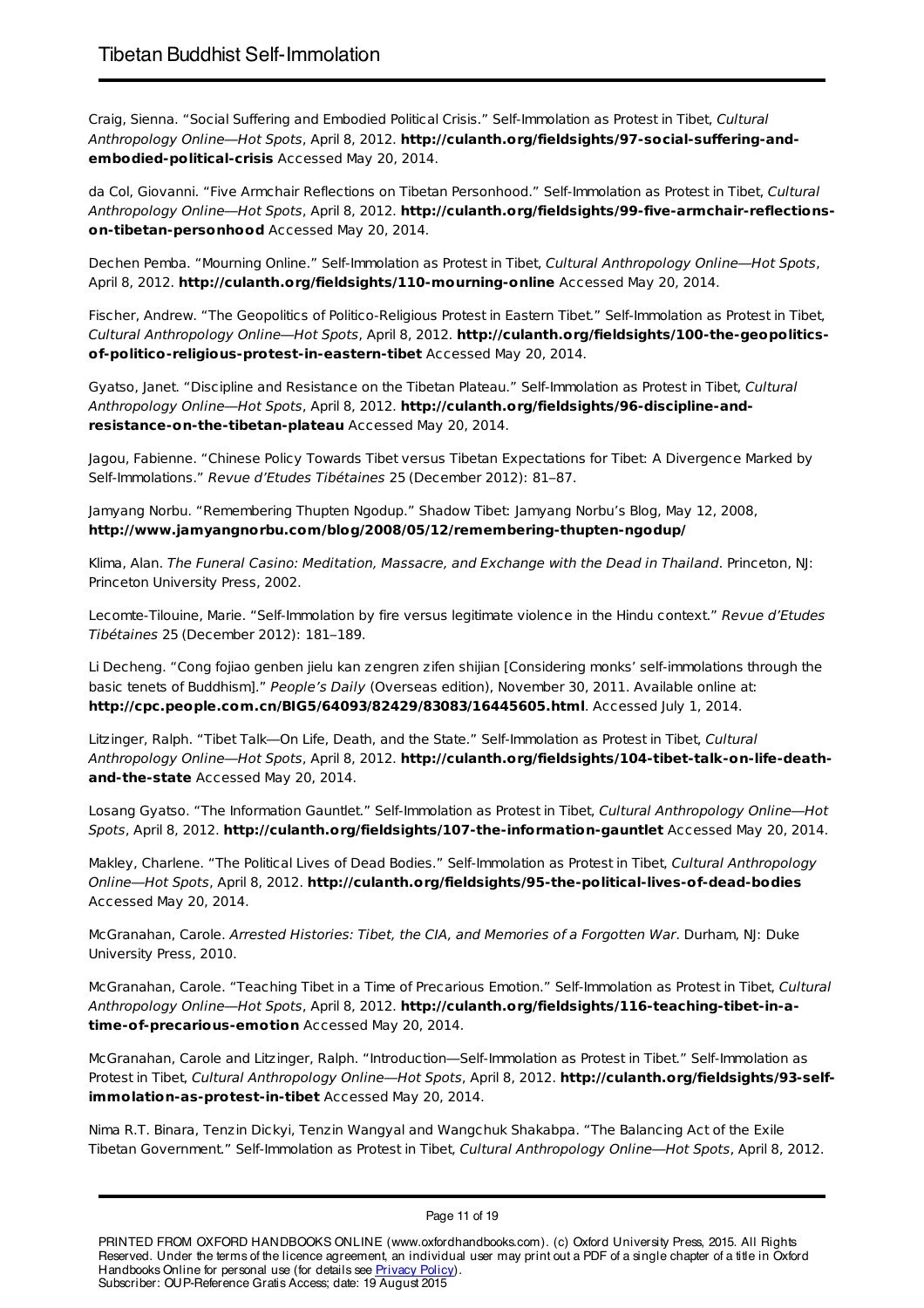**http://culanth.org/fieldsights/111-the-balancing-act-of-the-exile-tibetan-government** Accessed May 20, 2014.

Qin Feng. "Zifen, kongbuzhuyi de youhun yinying [Self-immolation, shadows of the ghost of terrorism]." China Tibet Online, February 18, 2013, **http://www.tibet.cn/news/index/xzyw/201302/t20130218\_1860767.htm**. Accessed July 2nd, 2014.

Sangster, Leigh. "The Afterlife of Images." Self-Immolation as Protest in Tibet, Cultural Anthropology Online—Hot Spots, April 8, 2012. **http://culanth.org/fieldsights/114-the-afterlife-of-images** Accessed May 20, 2014.

Scarry, Elaine. The Body in Pain: The Making and Unmaking of the World. Oxford: Oxford University Press, 1985.

Schwartz, Ronald D. Circle of Protest: Political Ritual in the Tibetan Uprising. New York: Columbia University Press, 1994.

Sperling, Elliot. "On the Questions of Why and to What End." Self-Immolation as Protest in Tibet, Cultural Anthropology Online—Hot Spots, April 8, 2012. **http://culanth.org/fieldsights/106-on-the-questions-ofwhy-and-to-what-end** Accessed May 20, 2014.

Sperling, Elliott. "Conversations and Debates: Chinese and Tibetan Engagement with the Broader Discussion of Self-Immolation in Tibet," Revue d'Etudes Tibétaines 25 (December 2012): 89–97.

Tan, Gillian G. "The Place of Hope in Acts of Protest and Offering." Self-Immolation as Protest in Tibet, Cultural Anthropology Online—Hot Spots, April 8, 2012. **http://culanth.org/fieldsights/101-the-place-of-hope-inacts-of-protest-and-offering** Accessed May 20, 2014.

Tenzin Mingyur Paldron. "Fire Under the Snow: Tibet's Self-Immolations of Protest." Tibetan Political Review, October 14, 2011. **http://www.tibetanpoliticalreview.org/articles/fireunderthesnowtibetsselfimmolationsofprotest** Accessed July 13, 2014.

Tenzin Mingyur Paldron. "Virtue and the Remaking of Suffering." Self-Immolation as Protest in Tibet, Cultural Anthropology Online—Hot Spots, April 8, 2012. **http://culanth.org/fieldsights/98-virtue-and-the-remakingof-suffering** Accessed May 20, 2014.

Thubten Samphel. "Self-immolation/Tibet/China." Tibetan Political Review, January 18, 2014. **http://www.tibetanpoliticalreview.org/articles/self-immolationtibetchina** Accessed August 4, 2014.

"Tibetan Lama Urges Unity, Nationhood before Self-Immolating." Tibetan Political Review, February 2, 2012. **http://www.tibetanpoliticalreview.org/articles/tibetanlamaurgesunitynationhoodbeforeselfimmolating** Accessed August 4, 2014.

Tsering Kyi. "My Nephew and the Self-Immolation." Tibetan Political Review, February 6, 2013. **http://www.tibetanpoliticalreview.com/articles/mynephewandtheself-immolation**. Accessed June 24, 2014.

Tsering Shakya. "Transforming the Language of Protest." Self-Immolation as Protest in Tibet, Cultural Anthropology Online—Hot Spots, April 8, 2012. **http://culanth.org/fieldsights/94-transforming-the-language-ofprotest** Accessed May 20, 2014.

Tsering Shakya. "Self-Immolation, the Changing Language of Protest in Tibet." Revue d'Etudes Tibétaines 25 (December 2012): 19–39.

Tsering Topgyal. "The Insecurity Dilemma and the Sino-Tibetan Conflict." PhD thesis submitted to the Department of International Relations, London School of Economics and Political Science. 2011.

Tsering Woeser. "Self-Immolation and Slander." Self-Immolation as Protest in Tibet, Cultural Anthropology Online-Hot Spots, April 8, 2012. **http://culanth.org/fieldsights/105-self-immolation-and-slander-woeser** Accessed May 20, 2014.

Tsering Woeser. Immolations au Tibet: la honte du monde. Paris: Editions Indigenes, 2013.

Page 12 of 19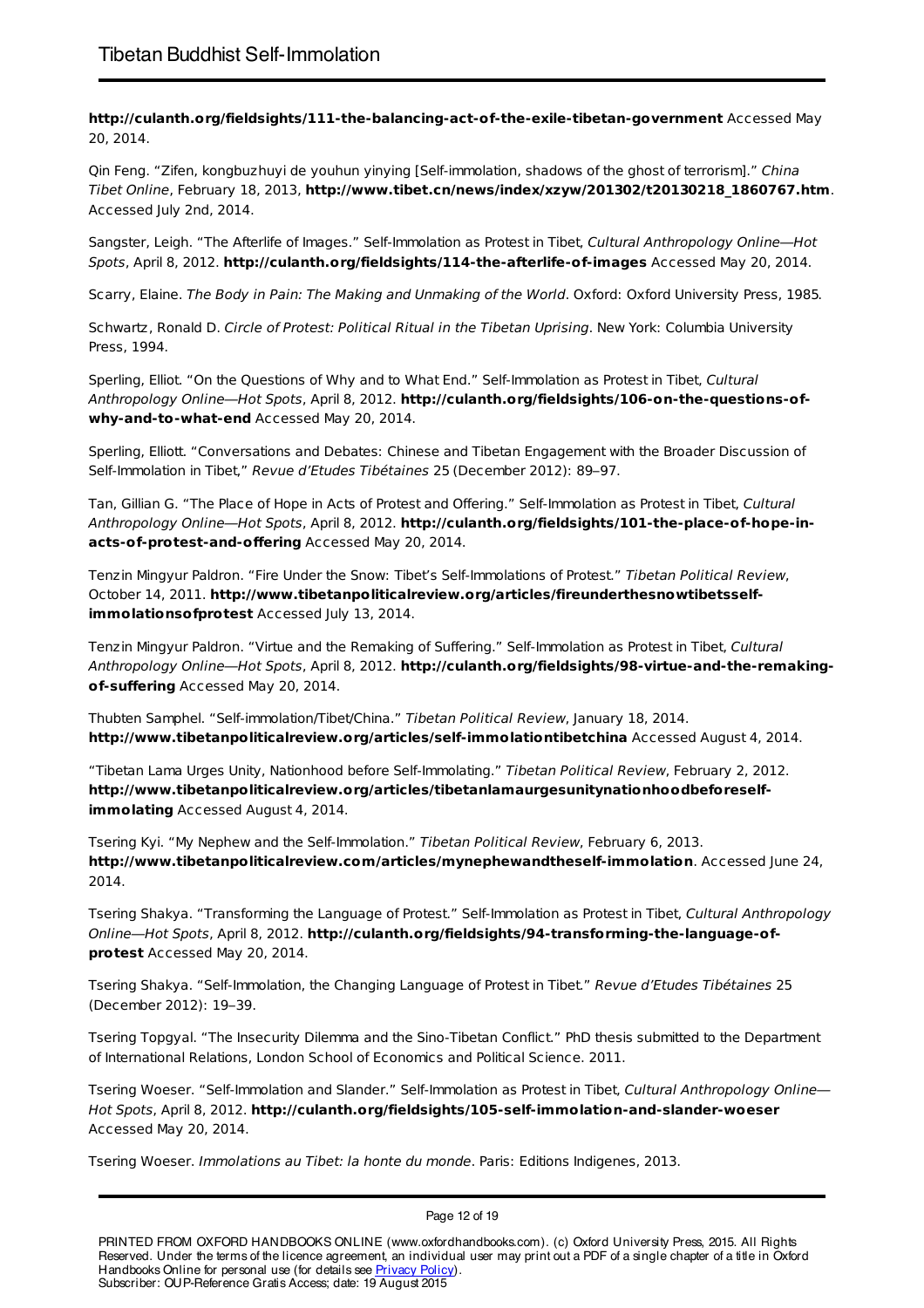Veg, Sebastian. "Tibet, Nationalism, and Modernity: Two Chinese Contributions." China Perspectives 3 (2009): 98– 107.

Warner, Cameron David. "The Blazing Horror of Now." Self-Immolation as Protest in Tibet, Cultural Anthropology Online- Hot Spots, April 8, 2012. **http://culanth.org/fieldsights/115-the-blazing-horror-of-now**. Accessed May 20, 2014.

Wang Hui. "The 'Tibetan Question' East and West: Orientalism, Regional Ethnic Autonomy, and the Politics of Dignity." In The Politics of Imagining Asia. Theodore Huters ed. Cambridge: Harvard University Press. 2011.

Wang Lixiong, "Ranshao de yiyan: zangren yinhe zifen? [Burning final statements: why are Tibetans selfimmolating?]" Invisible Tibet, December 18, 2012, **http://woeser.middle-way.net/2012/12/blogpost\_18.html**. Accessed August 1, 2014.

Xu Mingxu. Xueshan xia de chouxing: Xizang baoluan de lailong qumai [Evil acts under the snowcapped mountains: the origins and directions of the turmoil in Tibet]. Chengdu: Sichuan Publishing Group, 2010.

Yeh, Emily. "On 'Terrorism' and the Politics of Naming." Self-Immolation as Protest in Tibet, Cultural Anthropology Online—Hot Spots, April 8, 2012. **http://culanth.org/fieldsights/102-on-terrorism-and-the-politics-ofnaming** Accessed May 20, 2014.

Yeh, Emily T. Taming Tibet: Landscape Transformation and the Gift of Chinese Development. Ithaca, NY: Cornell University Press, 2013.

# **Notes:**

 $(1)$  On the history of the Kirti Monastery, which has been at the center of self-immolations with 24 former and current monks engaging in self-immolation, see Daniel Berounsky, "Kirti monastery of Ngawa: its history and current situation." Revue d'Etudes Tibétaines, no. 25 (December 2012): 65–80.

 $(2)$  For more details and updated numbers, please refer to Save Tibet's fact-sheet on self-immolations: http://www.savetibet.org/resources/fact-sheets/self-immolations-by-tibetans/Accessed January 13, 2015.

 $(3)$  Tsering Woeser, Immolations au Tibet: la honte du monde. (Paris: Editions Indigenes, 2013).

 $(4)$  On the blockade on journalism in Tibet, see Reporters without Borders, "Tibet cut off from the rest of the world," February 23, 2012 http://en.rsf.org/chine-tibet-cut-off-from-the-rest-of-the-23-02-2012,41930.html. Accessed December 17, 2014.

 $(5)$  Leigh Sangster, "The Afterlife of Images," Self-Immolation as Protest in Tibet, Cultural Anthropology Online—Hot Spots, April 8, 2012 http://culanth.org/fieldsights/114-the-afterlife-of-images. Accessed May 20, 2014.

 $(6)$  Sienna Craig, "Social Suffering and Embodied Political Crisis," Self-Immolation as Protest in Tibet, Cultural Anthropology Online—Hot Spots, April 8, 2012, http://culanth.org/fieldsights/97-social-suffering-and-embodiedpolitical-crisis Accessed May 20, 2014.

 $(7)$  On the absence of a tradition of self-immolation in Tibetan Buddhism and the fundamental novelty of this form of protest, see the introductions to two special journal issues on the topic of self-immolation: Carole McGranahan and Ralph Litzinger, "Introduction—Self-Immolation as Protest in Tibet," Self-Immolation as Protest in Tibet, Cultural Anthropology Online—Hot Spots, April 8, 2012, http://culanth.org/fieldsights/93-self-immolation-as-protest-in-tibet, accessed May 20, 2014 and Katia Buffetrille and Francoise Robin. "Preface." Revue d'Etudes Tibétaines, no. 25 (December 2012).

 $(8)$  Buffetrille and Robin, "Preface;" McGranahan and Litzinger, "Introduction—Self-Immolation as Protest in Tibet;" and Gillian G. Tan, "The Place of Hope in Acts of Protest and Offering," Self-Immolation as Protest in Tibet, Cultural Anthropology Online—Hot Spots, April 8, 2012, http://culanth.org/fieldsights/101-the-place-of-hope-in-acts-ofprotest-and-offering. Accessed May 20, 2014.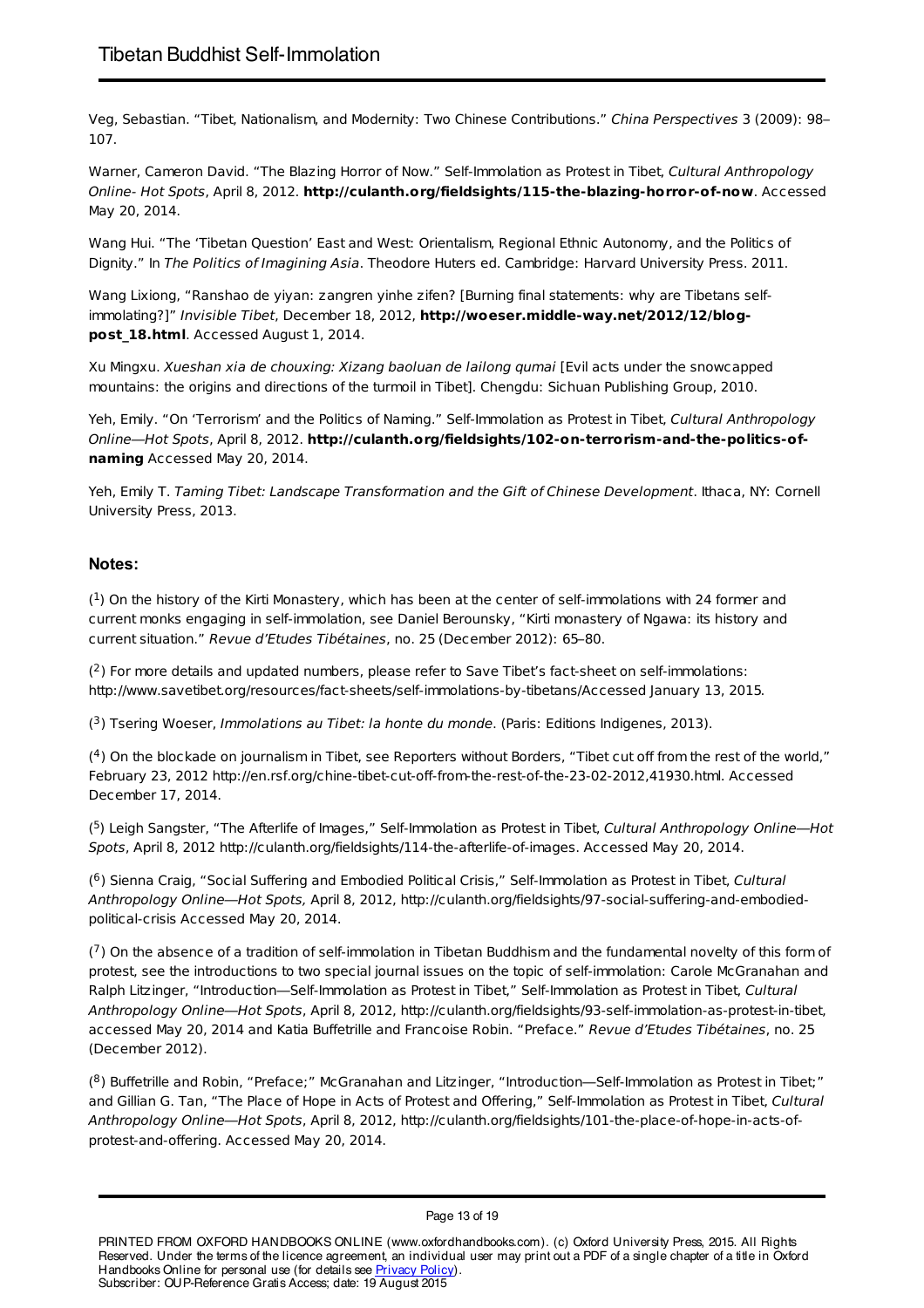(<sup>9</sup>) Tsering Shakya, "Self-Immolation, the Changing Language of Protest in Tibet," Revue d'Etudes Tibétaines, no. 25 (December 2012): 20.

 $(10)$  James A. Benn, Burning for the Buddha: Self-Immolation in Chinese Buddhism (Honlulu: University of Hawaii Press, 2007).

 $(11)$  Katia Buffetrille. "Self-Immolation in Tibet: Some Reflections on an Unfolding History", Revue d'Etudes Tibétaines, no. 25 (December 2012): 8.

 $(12)$  Buffetrille, "Self-Immolation in Tibet: Some Reflections on an Unfolding History," 9.

(<sup>13</sup>) Robert Barnett, "Political Self-Immolation in Tibet: Causes and Influences," Revue d'Etudes Tibétaines, no. 25 (December 2012): 57–58.

 $(14)$  On Thupten Ngodup's self-immolation, see Jamyang Norbu, "Remembering Thupten Ngodup," Shadow Tibet: Jamyang Norbu's Blog, May 12, 2008, http://www.jamyangnorbu.com/blog/2008/05/12/remembering-thuptenngodup/, accessed June 4, 2014, and Carole McGranahan, Arrested Histories: Tibet, the CIA, and Memories of a Forgotten War (Durham, NJ: Duke University Press, 2010), 185-187.

(<sup>15</sup>) McGranahan and Litzinger, "Introduction—Self-Immolation as Protest in Tibet;" Tsering Woeser, Immolations au Tibet: la honte du monde,: and Tsering Shakya. "Transforming the Language of Protest." Self-Immolation as Protest in Tibet, Cultural Anthropology Online—Hot Spots, April 8, 2012, http://culanth.org/fieldsights/94 transforming-the-language-of-protest. Accessed May 20, 2014.

 $(16)$  Robert Barnett, "The Tibet Protests of Spring, 2008: Conflict between the Nation and the State," China Perspectives, 2009 (3).

 $(17)$  Barnett, "Political Self-Immolation in Tibet: Causes and Influences," 49; Chung Tsering, "Online Articles on Self-Immolation by Tibetans in Exile—A Brief Survey," Revue d'Etudes Tibétaines, no. 25 (December 2012): 100; Andrew M. Fischer, "The Geopolitics of Politico-Religious Protest in Eastern Tibet," Self-Immolation as Protest in Tibet, Cultural Anthropology Online—Hot Spots, April 8, 2012, http://culanth.org/fieldsights/100-the-geopolitics-ofpolitico-religious-protest-in-eastern-tibet. Accessed May 20, 2014; Thubten Samphel, "Self-immolation/Tibet/China," Tibetan Political Review, January 18, 2014. http://www.tibetanpoliticalreview.org/articles/self-immolationtibetchina. Accessed August 4, 2014.

 $(18)$  For scholars interested in the official Chinese discourse on all Tibetan matters, the site Tibet.cn provides a useful introduction, with pages in Chinese (Tibet.cn), English (eng.tibet.cn), German (german.tibet.cn), French (French.tibet.cn), and Tibetan (tb.tibet.cn). Accessed January 12, 2015. Another faithful representation of this perspective can be found in author Xu Mingxu's highly polemical Xueshan xia de chouxing: Xizang baoluan de lailong qumai [Evil acts under the snowcapped mountains: the origins and directions of the turmoil in Tibet], Chengdu: Sichuan Publishing Group, 2010.

(<sup>19</sup>) Tsering Topgyal. "The Insecurity Dilemma and the Sino-Tibetan Conflict." PhD thesis submitted to the Department of International Relations, London School of Economics and Political Science. 2011.

 $(2^0)$  See, for example, Wang Hui's analysis of the "Tibet question" in "The 'Tibetan Question' East and West: Orientalism, Regional Ethnic Autonomy, and the Politics of Dignity," in Wang Hui, The Politics of Imagining Asia, Theodore Huters ed. (Cambridge, MA: Harvard University Press, 2011). Also see analysis of Wang Hui's contributions to the "Tibet question" alongside discussion of the Open Constitution Initiative (Gongmeng) Law Research Center's field-based study of conditions in Tibet in Sebastian Veg, "Tibet, Nationalism, and Modernity: Two Chinese Contributions," China Perspectives 3 (2009): 98–107.

 $(21)$  Tsering Shakya, "Self-Immolation, the Changing Language of Protest in Tibet," 23.

 $(2^2)$  Tsering Shakya, "Self-Immolation, the Changing Language of Protest in Tibet," 22.

 $(2^3)$  Barnett "The Tibet Protests of Spring, 2008: Conflict between the Nation and the State," 14.

 $(24)$  Charlene Makley, "The Political Lives of Dead Bodies," Self-Immolation as Protest in Tibet, Cultural

Page 14 of 19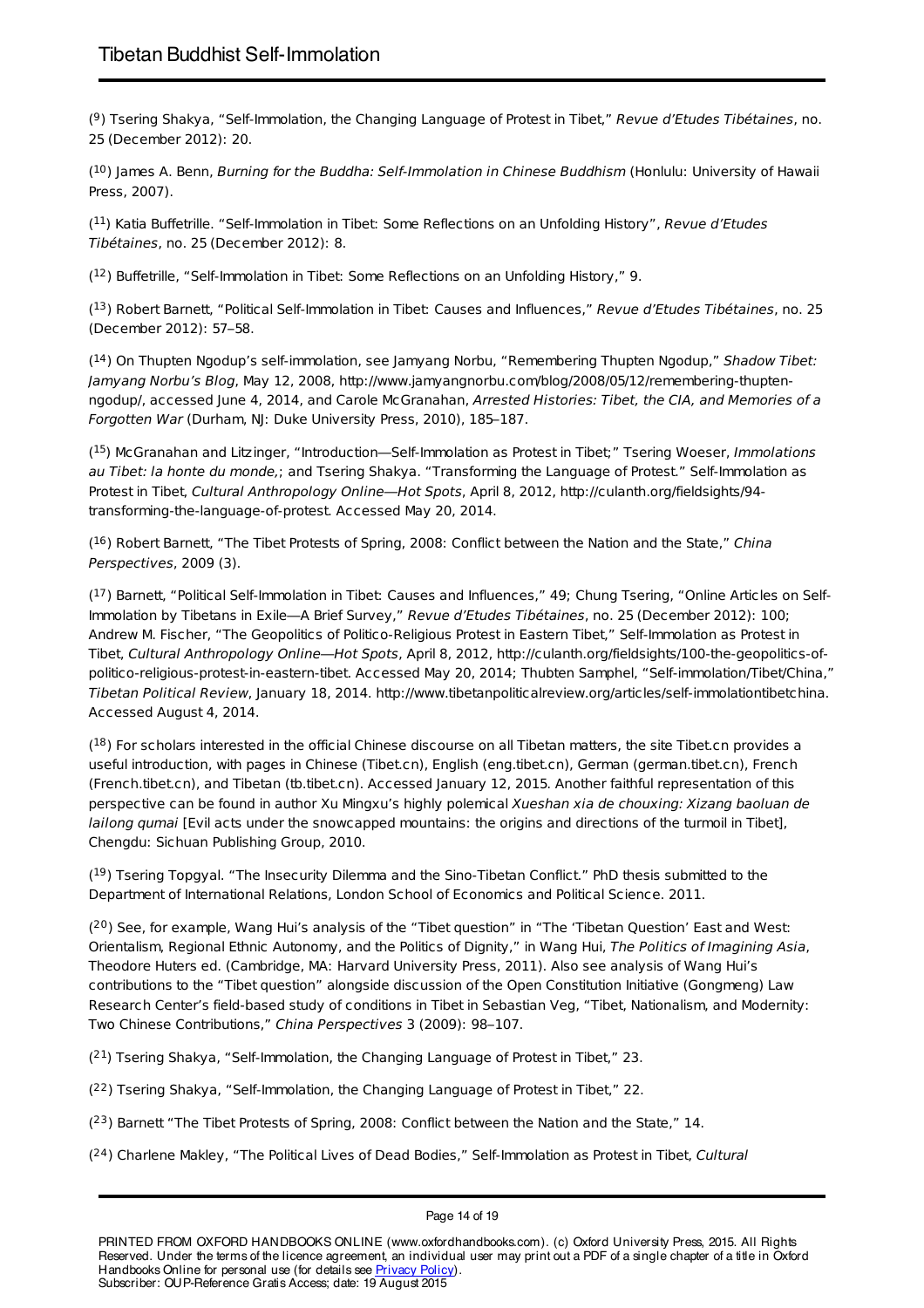Anthropology Online—Hot Spots, April 8, 2012, http://culanth.org/fieldsights/95-the-political-lives-of-dead-bodies. Accessed May 20, 2014.

 $(2^5)$  Kevin Carrico, "Chinese State Media Representations," Self-Immolation as Protest in Tibet, Cultural Anthropology Online—Hot Spots, April 8, 2012, http://culanth.org/fieldsights/109-chinese-state-mediarepresentations. Accessed May 20, 2014.

 $(2^6)$  For a detailed exposition of the 2008 protests, the crackdown, and "security measures" implemented in the protests' aftermath, please refer to the Congressional Executive Commission on China's Special Topic Paper on Tibet, 2008–2009, October 22, 2009, http://www.cecc.gov/publications/issue-papers/cecc-special-topic-papertibet-2008-2009. Accessed January 11, 2015.

 $(27)$  See the Congressional Executive Commission on China's Special Topic Paper on Tibet, 2008–2009, 56–63.

 $(28)$  See the Congressional Executive Commission on China's Special Topic Paper on Tibet, 2008–2009, 36–38.

 $(29)$  Barnett, "Political Self-Immolation in Tibet: Causes and Influences," 52–53.

(<sup>30</sup>) Warren W. Smith, Tibet's Last Stand? The Tibetan Uprising of 2008 and China's Response (Lanham, MD: Rowman & Littlefield, 2010).

 $(31)$  See Emily Yeh's analysis of the theme of development as a gift in Taming Tibet: Landscape Transformation and the Gift of Chinese Development (Ithaca, NY: Cornell University Press, 2013).

(<sup>32</sup>) See the Congressional Executive Commission on China's Special Topic Paper on Tibet, 2008–2009, 64–65.

 $(33)$  Losang Gyatso, "The Information Gauntlet." Self-Immolation as Protest in Tibet, Cultural Anthropology Online— Hot Spots, April 8, 2012. http://culanth.org/fieldsights/107-the-information-gauntlet Accessed May 20, 2014.

 $(34)$  Tsering Shakya, "Self-Immolation, the Changing Language of Protest in Tibet," 37.

(<sup>35</sup>) Emily Yeh, Taming Tibet: Landscape Transformation and the Gift of Chinese Development, 268.

(<sup>36</sup>) Thubten Samphel, "Self-Immolation/Tibet/China."

(<sup>37</sup>) Fabienne Jagou, "Chinese Policy Towards Tibet versus Tibetan Expectations for Tibet: A Divergence Marked by Self-Immolations," Revue d'Etudes Tibétaines, no. 25 (December 2012) 84.

 $(38)$  Elliot Sperling, "On the Questions of Why and to What End," Self-Immolation as Protest in Tibet, Cultural Anthropology Online—Hot Spots, April 8, 2012, http://culanth.org/fieldsights/106-on-the-questions-of-why-and-towhat-end. Accessed May 20, 2014.

 $(39)$  Tsering Woeser, Immolations au Tibet: la honte du monde,.

 $(40)$  Buffetrille, "Self-Immolation in Tibet: Some Reflections on an Unfolding History," 3.

(<sup>41</sup>) See the Congressional Executive Commission on China's Special Topic Paper on Tibet, 2008–2009, 56–63, 65– 76 and Woeser, Immolations au Tibet: la honte du monde.

(<sup>42</sup>) Dechen Pemba. "Mourning Online." Self-Immolation as Protest in Tibet, Cultural Anthropology Online-Hot Spots, April 8, 2012, http://culanth.org/fieldsights/110-mourning-online. Accessed May 20, 2014.

(<sup>43</sup>) On the many questions raised by the act of self-immolation see Carole McGranahan, "Teaching Tibet in a Time of Precarious Emotion," Self-Immolation as Protest in Tibet, Cultural Anthropology Online—Hot Spots, April 8, 2012, http://culanth.org/fieldsights/116-teaching-tibet-in-a-time-of-precarious-emotion. Accessed May 20, 2014 and January 16, 2015.

(44) Tenzin Mingyur Paldron, "Fire Under the Snow: Tibet's Self-Immolations of Protest," Tibetan Political Review, October 14, 2011. http://www.tibetanpoliticalreview.org/articles/fireunderthesnowtibetsself-immolationsofprotest Accessed July 13, 2014.

#### Page 15 of 19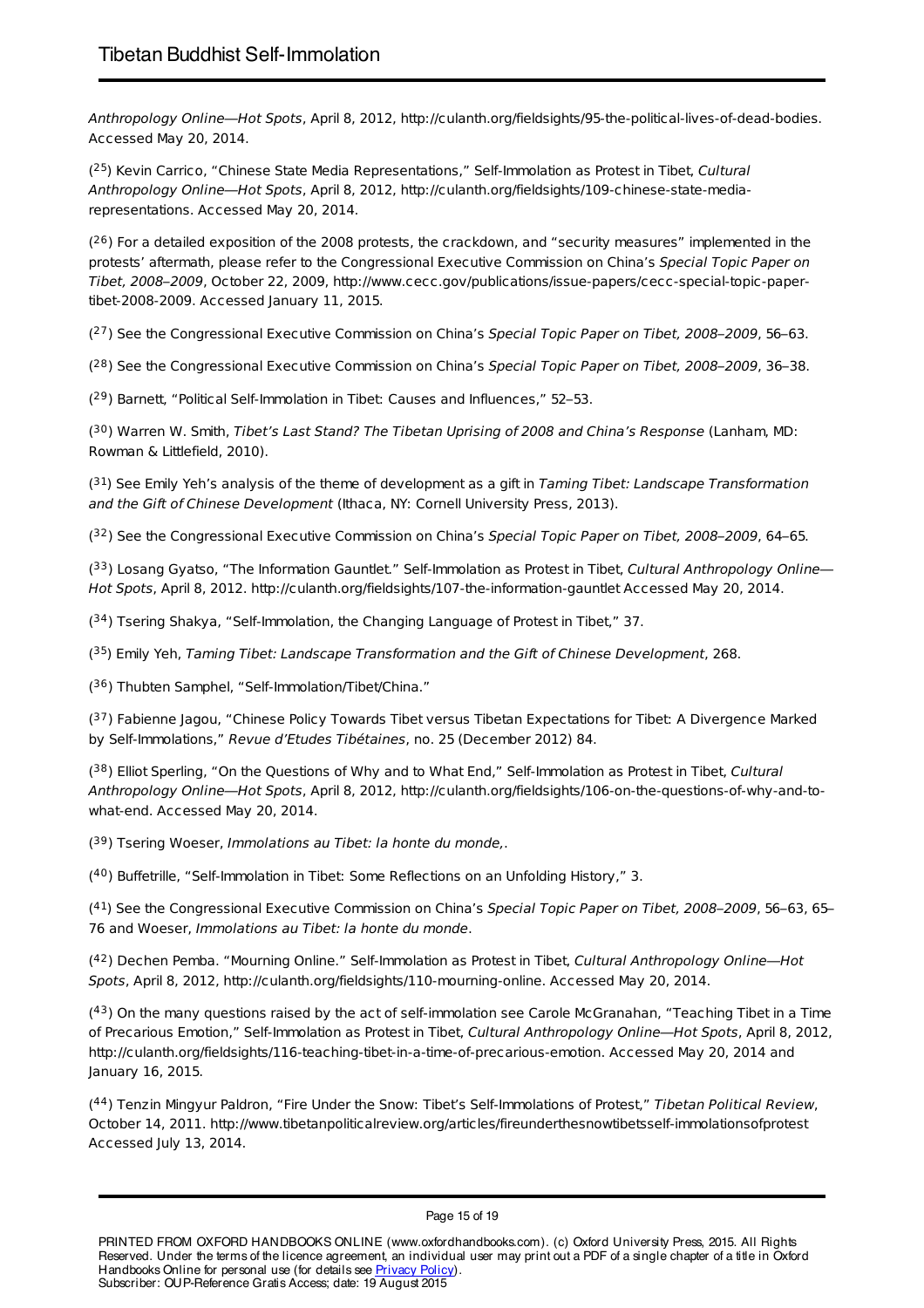(45) Barnett, "Political Self-Immolation in Tibet: Causes and Influences," 43.

(<sup>46</sup>) Barnett, "Political Self-Immolation in Tibet: Causes and Influences,"43.

 $(47)$  Tsering Shakya, "Self-Immolation, the Changing Language of Protest in Tibet."

(<sup>48</sup>) Michael Biggs, "Dying without Killing: Self-Immolations, 1963–2002," in Diego Gambetta (ed.) Making Sense of Suicide Missions. (Oxford: Oxford University Press, 2005).

(<sup>49</sup>) Tsering Woeser, Immolations au Tibet: la honte du monde,.

(<sup>50</sup>) Tsering Woeser, Immolations au Tibet: la honte du monde,.

 $(51)$  See Makley, "The Political Lives of Dead Bodies."

(<sup>52</sup>) Tsering Woeser, Immolations au Tibet: la honte du monde,.

(<sup>53</sup>) Christophe Besuchet, "Beacons of Resistance, Not Desperate Acts," Rangzen, April 28, 2012. http://www.rangzen.net/2012/01/28/beacons-of-resistance-not-desperate-acts/. Accessed June 4, 2014.

(54) Besuchet, "Beacons of Resistance, Not Desperate Acts."

(<sup>55</sup>) Wang Lixiong, "Ranshao de yiyan: zangren yinhe zifen? [Burning final statements: why are Tibetans selfimmolating?]" Invisible Tibet, December 18, 2012, http://woeser.middle-way.net/2012/12/blog-post\_18.html. Accessed August 1, 2014; and Tsering Woeser, Immolations au Tibet: la honte du monde,.

(<sup>56</sup>) Buffetrille, "Self-Immolation in Tibet: Some Reflections on an Unfolding History," 11.

(<sup>57</sup>) Sangster, "The Afterlife of Images."

(<sup>58</sup>) Buffetrille, "Self-Immolation in Tibet: Some Reflections on an Unfolding History," 12.

 $(59)$  Sperling, "On the Questions of Why and to What End."

(<sup>60</sup>) Thupten Ngodup's 1998 self-immolation was in fact prompted by the Indian state's attempt to end a hunger strike by Tibetan exiles.

 $(61)$  See Marie Lecomte-Tilouine, "Self-Immolation by fire versus legitimate violence in the Hindu context," Revue d'Etudes Tibétaines, no. 25 (December 2012): 184.

 $(62)$  See Biggs, "Dying without Killing: Self-Immolations, 1963–2002."

 $(63)$  See Losang Gyatso's reference to the beating of self-immolators with batons, in some cases spiked, in "The Information Gauntlet."

 $(64)$  Craig, "Social Suffering and Embodied Political Crisis."

(<sup>65</sup>) Tsering Shakya, "Transforming the Language of Protest."

(<sup>66</sup>) Janet Gyatso, "Discipline and Resistance on the Tibetan Plateau," Self-Immolation as Protest in Tibet, Cultural Anthropology Online—Hot Spots, April 8, 2012, http://culanth.org/fieldsights/96-discipline-and-resistance-on-thetibetan-plateau. Accessed May 20, 2014.

 $(67)$  Biggs, "Dying without Killing."

(<sup>68</sup>) On the relationship between pain and power, see Elaine Scarry, The Body in Pain: The Making and Unmaking of the World (Oxford: Oxford University Press, 1985).

<sup>(69</sup>) Yeh, Taming Tibet, 267.

 $(70)$  See a discussion of death, the Chinese state, and Chinese responses to self-immolation in Tibet in Ralph Litzinger, "Tibet Talk-on Life, Death, and the State," Self-Immolation as Protest in Tibet, Cultural Anthropology

Page 16 of 19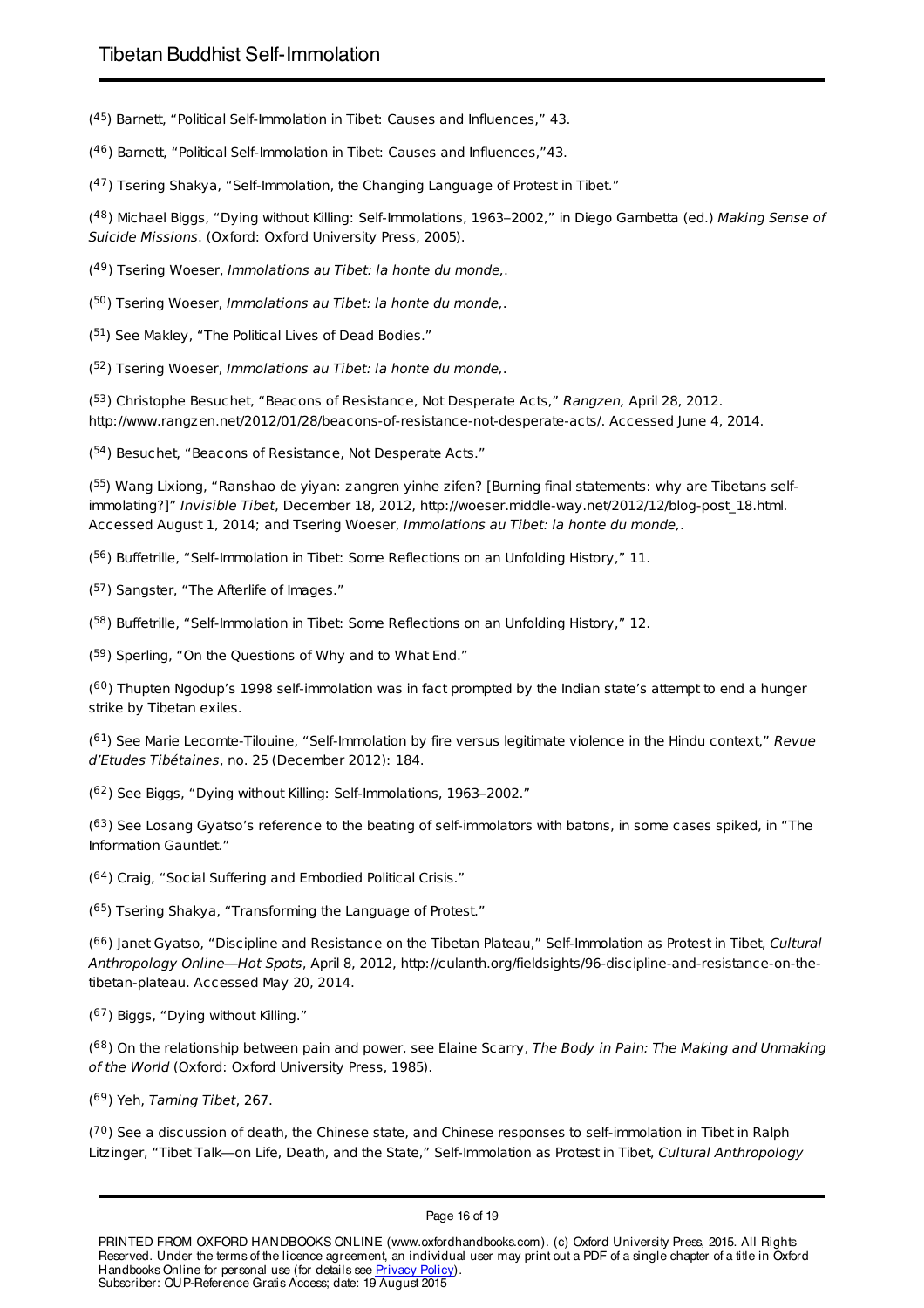Online—Hot Spots, April 8, 2012. http://culanth.org/fieldsights/104-tibet-talk-on-life-death-and-the-state Accessed May 20, 2014.

 $(71)$  Yeh, Taming Tibet, 269.

 $(72)$  Buffetrille and Robin, "Preface," x.

 $(73)$  Emily Yeh, "On 'Terrorism' and the Politics of Naming." Self-Immolation as Protest in Tibet, Cultural Anthropology Online—Hot Spots, April 8, 2012, http://culanth.org/fieldsights/102-on-terrorism-and-the-politics-ofnaming. Accessed May 20, 2014.

 $(74)$  Giovanni da Col, "Five Armchair Reflections on Tibetan Personhood," Self-Immolation as Protest in Tibet, Cultural Anthropology Online—Hot Spots, April 8, 2012, http://culanth.org/fieldsights/99-five-armchair-reflectionson-tibetan-personhood. Accessed May 20, 2014.

(<sup>75</sup>) Losang Gyatso, "The Information Gauntlet."

 $(76)$  Craig, "Social Suffering and Embodied Political Crisis."

 $(77)$  This analysis can be usefully read in dialogue with Alan Klima's ethnography The Funeral Casino: Meditation, Massacre, and Exchange with the Dead in Thailand (Princeton, NJ: Princeton University Press, 2002), in which a re-sensitization to corporeal being is envisioned through Thai Buddhist practices of viewing and meditating upon death and the dead.

 $(78)$  Biggs, "Dying without Killing."

 $(79)$  Tsering Shakya, "Transforming the Language of Protest."

(<sup>80</sup>) Tenzin Mingyur Paldron, "Virtue and the Remaking of Suffering," Self-Immolation as Protest in Tibet, Cultural Anthropology Online—Hot Spots, April 8, 2012, http://culanth.org/fieldsights/98-virtue-and-the-remaking-ofsuffering. Accessed May 20, 2014.

 $(81)$  Chung Tsering. "Online Articles on Self-Immolation by Tibetans in Exile—A Brief Survey."

(<sup>82</sup>) See the Congressional Executive Commission on China's Special Topic Paper on Tibet, 2008–2009, 30–40.

(<sup>83</sup>) Li Decheng, "Cong fojiao genben jielu kan zengren zifen shijian [Considering monks' self-immolations through the basic tenets of Buddhism]," People's Daily (Overseas edition), November 30, 2011. http://cpc.people.com.cn/BIG5/64093/82429/83083/16445605.html. Accessed July 1, 2014.

(<sup>84</sup>) See Jamyang Norbu's discussion and critique of Bhuchung K. Tsering's affirmation of the People's Daily article in his "Self-Immolation and Buddhism," Phayul, January 5, 2012, http://www.phayul.com/news/article.aspx? id=30644. Accessed July 13, 2014.

 $(85)$  Gillian G. Tan, "The Place of Hope in Acts of Protest and Offering."

(<sup>86</sup>) Buffetrille, "Self-Immolation in Tibet: Some Reflections on an Unfolding History;" Chung Tsering, "Online Articles on Self-Immolation by Tibetans in Exile—A Brief Survey;" da Col, "Five Armchair Reflections on Tibetan Personhood;" and Cameron David Warner, "The Blazing Horror of Now." Self-Immolation as Protest in Tibet, Cultural Anthropology Online- Hot Spots, April 8, 2012. http://culanth.org/fieldsights/115-the-blazing-horror-of-now Accessed May 20, 2014.

 $(87)$  Buffetrille, "Self-Immolation in Tibet: Some Reflections on an Unfolding History," 10.

(88) Chung Tsering, "Online Articles on Self-Immolation by Tibetans in Exile—A Brief Survey," 99.

(89) Tsering Woeser, Immolations au Tibet: la honte du monde,.

(<sup>90</sup>) "Tibetan Lama Urges Unity, Nationhood before Self-Immolating," Tibetan Political Review, February 2, 2012. http://www.tibetanpoliticalreview.org/articles/tibetanlamaurgesunitynationhoodbeforeself-immolating Accessed August 4, 2014.

Page 17 of 19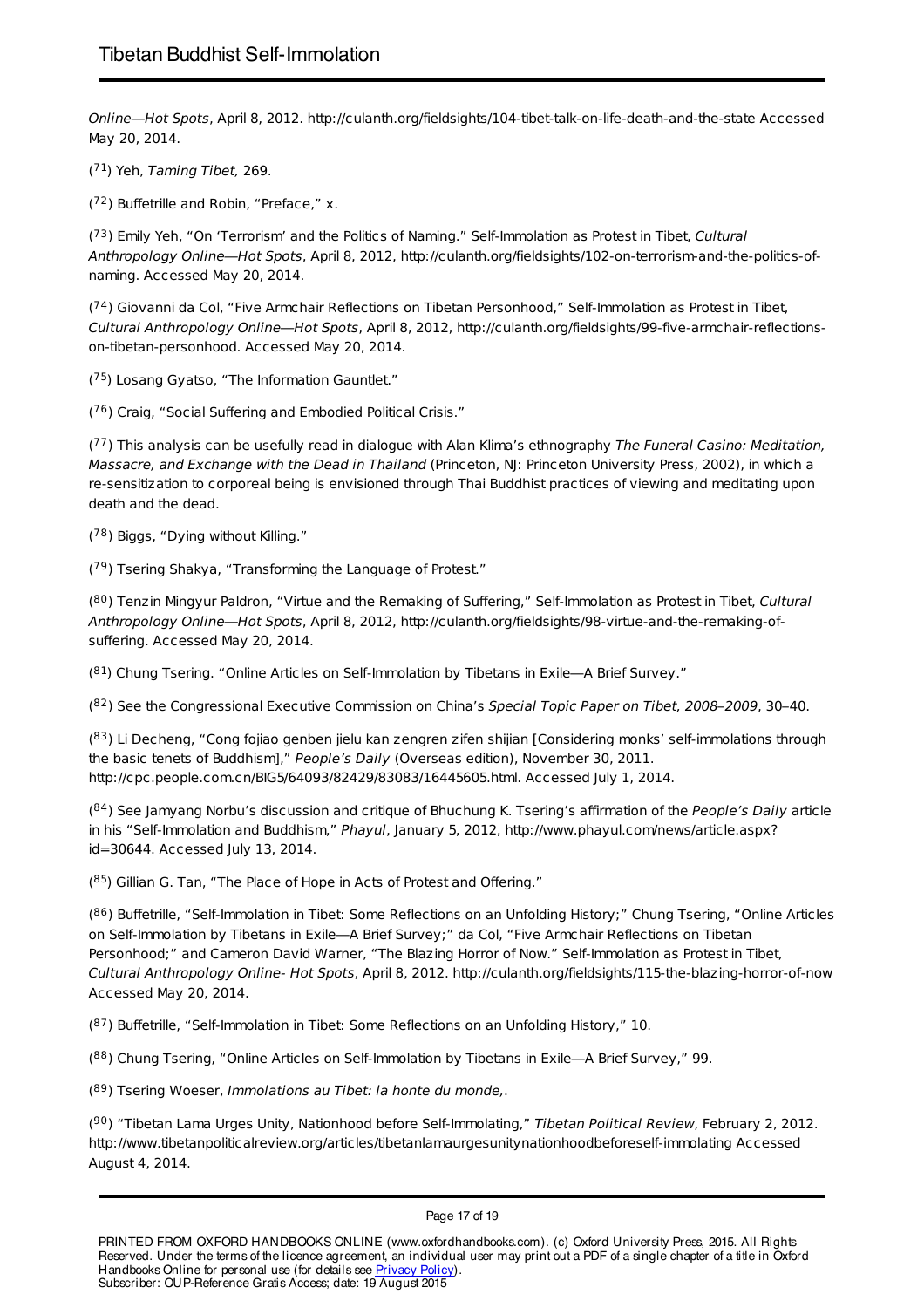$(91)$  See Tenzin Mingyur Paldron, "Virtue and the Remaking of Suffering."

(92) "Tibetan Lama Urges Unity, Nationhood before Self-Immolating."

(93) Tenzin Mingyur Paldron, "Virtue and the Remaking of Suffering."

 $(94)$  Benn, Burning for the Buddha: Self-immolation in Chinese Buddhism.

(<sup>95</sup>) Ronald D. Schwartz, Circle of Protest: Political Ritual in the Tibetan Uprising. (New York: Columbia University Press, 1994).

(96) Carrico, "Chinese State Media Representations."

 $(97)$  See Jagou's analysis (2012) of the Chinese state response to Tibetan protest as "ritual."

(<sup>98</sup>) Tsering Woeser, "Self-Immolation and Slander," Self-Immolation as Protest in Tibet, Cultural Anthropology Online—Hot Spots, April 8, 2012, http://culanth.org/fieldsights/105-self-immolation-and-slander-woeser Accessed May 20, 2014.

(<sup>99</sup>) Li, "Cong fojiao genben jielu kan zengren zifen shijian [Considering monks' self-immolations through the basic tenets of Buddhism]."

(<sup>100</sup>) Qin Feng, "Zifen, kongbuzhuyi de youhun yinying [Self-immolation, shadows of the ghost of terrorism]," China Tibet Online, February 18, 2013, http://www.tibet.cn/news/index/xzyw/201302/t20130218\_1860767.htm. Accessed July 1, 2014.

(<sup>101</sup>) Elliot Sperling, "Conversations and Debates: Chinese and Tibetan Engagement with the Broader Discussion of Self-Immolation in Tibet," Revue d'Etudes Tibétaines, no. 25 (December 2012): 89.

(<sup>102</sup>) See the Congressional Executive Commission on China's Special Topic Paper on Tibet, 2008–2009, 56–70.

(<sup>103</sup>) Tsering Kyi. "My Nephew and the Self-Immolation." Tibetan Political Review, February 6, 2013. http://www.tibetanpoliticalreview.com/articles/mynephewandtheself-immolation. Accessed June 24, 2014.

 $(104)$  Yeh, Taming Tibet.

(<sup>105</sup>) Yeh, Taming Tibet, 269-270.

(<sup>106</sup>) Nima R.T. Binara, Tenzin Dickyi, Tenzin Wangyal and Wangchuk Shakabpa. "The Balancing Act of the Exile Tibetan Government." Self-Immolation as Protest in Tibet, Cultural Anthropology Online, April 8, 2012, http://culanth.org/fieldsights/111-the-balancing-act-of-the-exile-tibetan-government. Accessed May 20, 2014.

(<sup>107</sup>) Nima R.T. Binara, Tenzin Dickyi, Tenzin Wangyal and Wangchuk Shakabpa, "The Balancing Act of the Exile Tibetan Government."

(<sup>108</sup>) Biggs, "Dying without Killing: Self-Immolations, 1963–2002," 146; Sperling, "Conversations and Debates: Chinese and Tibetan Engagement with the Broader Discussion of Self-Immolation in Tibet," 93; Shakya, "Self-Immolation, the Changing Language of Protest in Tibet," 36; Woeser, Immolations au Tibet: la honte du monde; Wang, "Ranshao de yiyan: Zangren yinhe zifen [Burning final statements: why are Tibetans self-immolating?]"

 $(109)$  Barnett, "Political Self-Immolation in Tibet: Causes and Influences," 54.

 $(110)$  Tsering Woeser, Immolations au Tibet: la honte du monde.

(<sup>111</sup>) Wang Lixiong, "Chule zifen, hai neng zuo shenme? [What can be done besides self-immolation?]" January 14, 2012, http://woeser.middle-way.net/2012/01/blog-post\_14.html. Accessed July 1, 2014.

 $(112)$  Sperling, "Conversations and Debates: Chinese and Tibetan Engagement with the Broader Discussion of Self-Immolation in Tibet."

 $(113)$  Gaston Bachelard, The Psychoanalysis of Fire (Boston: Beacon Press, 1987).

Page 18 of 19